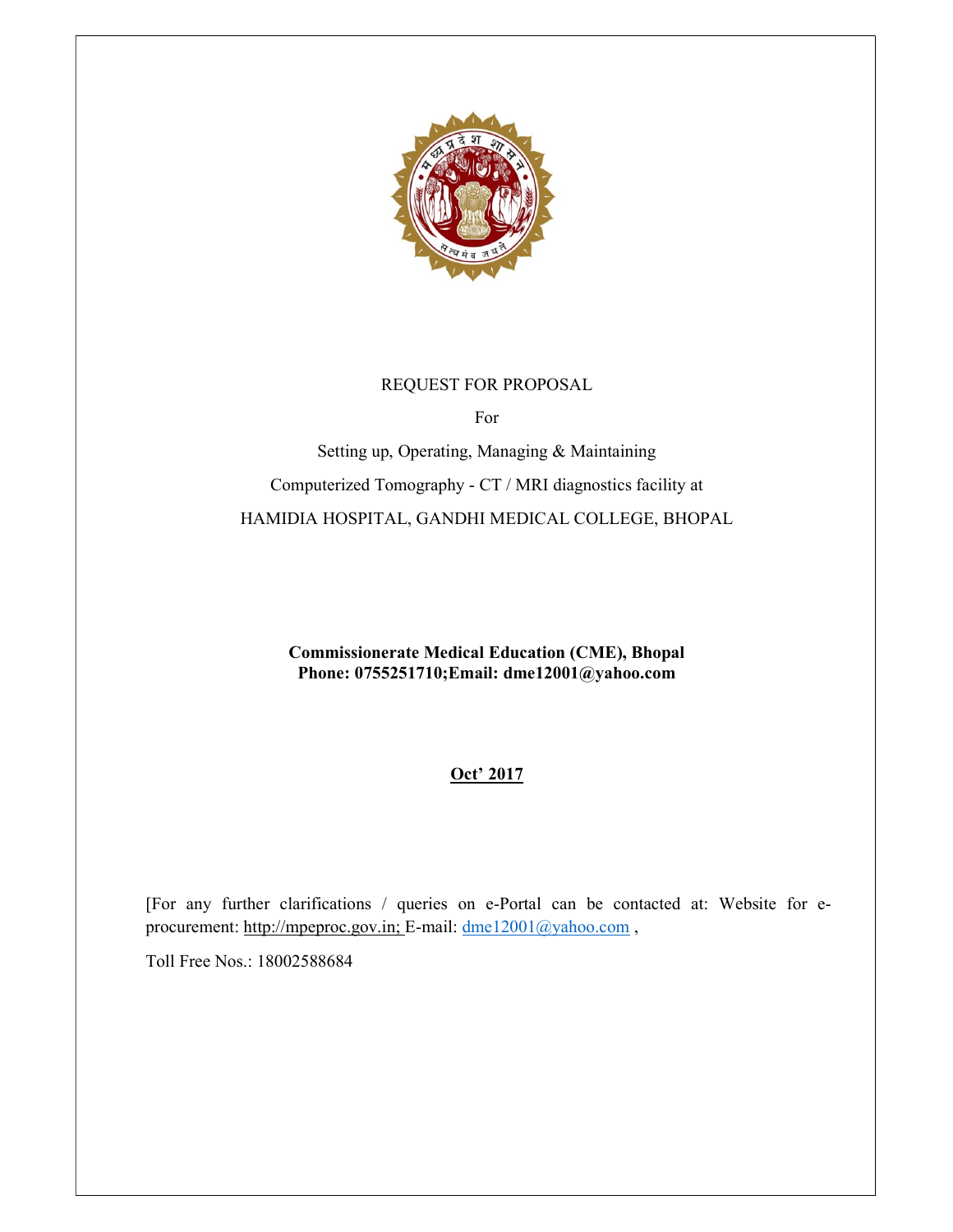| 1.  |                                                                                                    |    |  |  |
|-----|----------------------------------------------------------------------------------------------------|----|--|--|
| 2.  |                                                                                                    |    |  |  |
| 3.  |                                                                                                    |    |  |  |
| 4.  |                                                                                                    |    |  |  |
| 5.  |                                                                                                    |    |  |  |
| 6.  |                                                                                                    |    |  |  |
| 7.  |                                                                                                    |    |  |  |
| 8.  |                                                                                                    |    |  |  |
| 9.  |                                                                                                    |    |  |  |
| 10. |                                                                                                    |    |  |  |
| 11. |                                                                                                    |    |  |  |
| 12. |                                                                                                    |    |  |  |
| 13. |                                                                                                    |    |  |  |
| 14. |                                                                                                    |    |  |  |
| 15. |                                                                                                    |    |  |  |
| 16. |                                                                                                    |    |  |  |
| 17. |                                                                                                    |    |  |  |
| 18. |                                                                                                    |    |  |  |
| 19  |                                                                                                    |    |  |  |
| 20  |                                                                                                    |    |  |  |
| 21  |                                                                                                    |    |  |  |
|     |                                                                                                    |    |  |  |
|     | PERSONAL DETAILS OF THE BIDDER                                                                     | 25 |  |  |
|     |                                                                                                    |    |  |  |
|     | Format for Affidavit certifying that Entity/Promoter(s)/ Members of Entity are not Blacklisted  26 |    |  |  |
|     |                                                                                                    |    |  |  |
|     |                                                                                                    |    |  |  |
|     |                                                                                                    |    |  |  |
|     |                                                                                                    |    |  |  |
|     |                                                                                                    |    |  |  |
|     |                                                                                                    |    |  |  |
|     |                                                                                                    |    |  |  |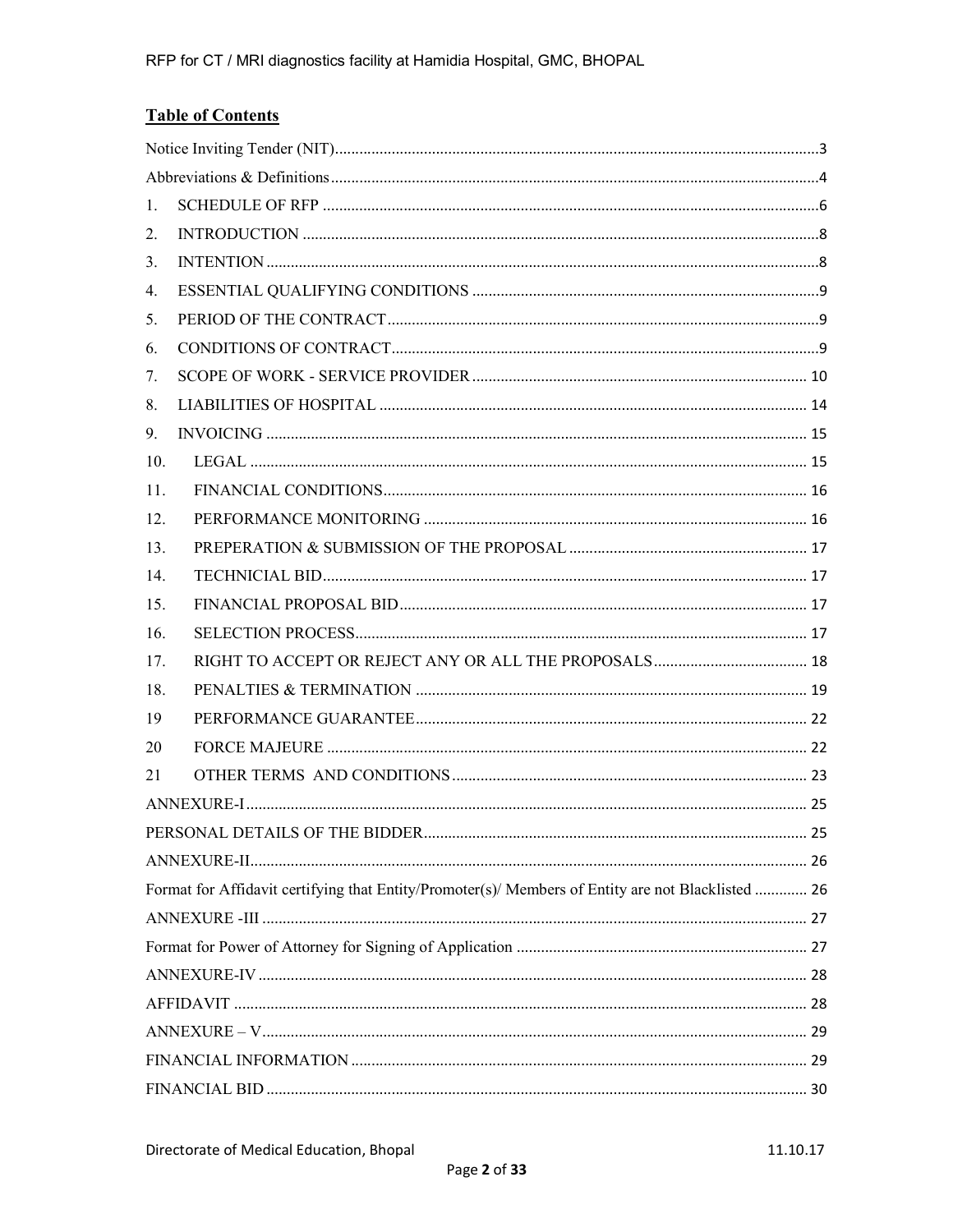#### Notice Inviting Tender (NIT)

## RFP No. 02/CT/MRI/CME/2017/Bhopal, dated 11.10.17

#### "REQUEST FOR PROPOSAL For Setting Up, Operating, Managing & Maintaining CT / MRI diagnostics facility at HAMIDIA HOSPITAL, GANDHI MEDICAL COLLEGE, BHOPAL through outsource "

CME (Commissioner, Medical Education) , Bhopal invites response on RFP from qualified and experienced Organizations for Setting up, Operating, Managing & Maintenance of Computerized Tomography - CT & MRI diagnostics facility at HAMIDIA HOSPITAL, GANDHI MEDICAL COLLEGE, BHOPAL.

Interested Bidders who qualify as per the criteria mentioned in the document may purchase the RFP Documents latest by 28th Oct, 2017 upto 17.30 hrs. by online payment of Rs.2000/- (Rupees two thousand only) from the website www.mpeproc.gov.in. The date for Purchase, submission, etc. is mentioned in the Schedule of RFP. The Addendum/Corrigendum (if any) shall only be published on the website www.mpeproc.gov.in. The bidders have to submit the bid online only. If holiday is declared by Govt. Of M.P. on the date of physical submission or on the date of opening, the same shall automatically be shifted to subsequent working day.

The Commissioner, Medical Education, Bhopal reserves the right to accept/reject any/ all bids without assigning any reason thereof.

Commissioner

Medical Education Department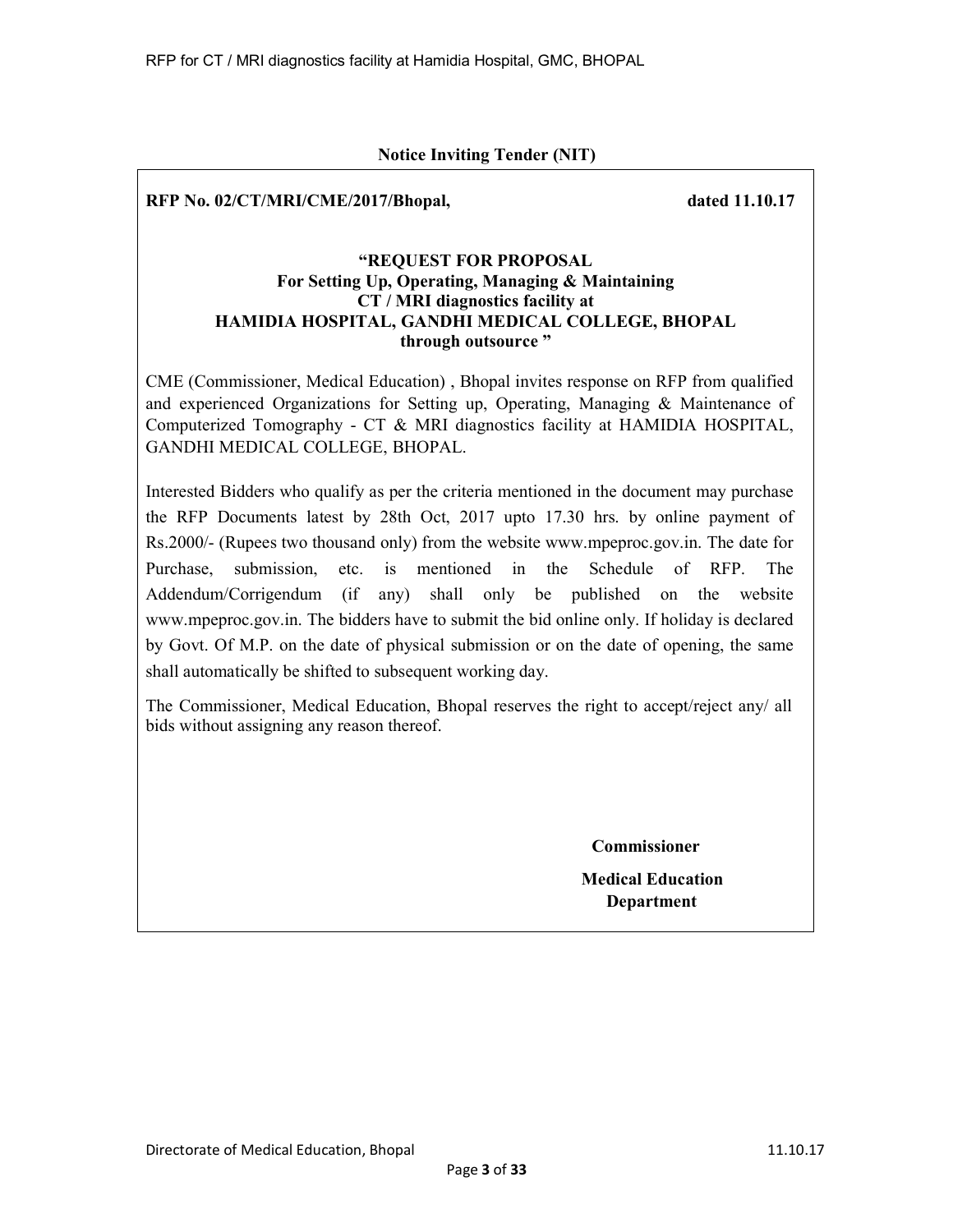# Abbreviations & Definitions

| <b>Authorised Signatory</b>   | The bidder's representative/ officer vested (explicitly, |  |  |
|-------------------------------|----------------------------------------------------------|--|--|
|                               | implicitly, or through conduct) with the powers to       |  |  |
|                               | commit the authorizing organization to a binding         |  |  |
|                               | agreement. Also called signing officer of the            |  |  |
|                               | respective Bidder.                                       |  |  |
| <b>AERB</b>                   | Atomic Energy Regulatory Board                           |  |  |
| Allied Hospitals of GMC       | Kamla Nehru Chikitsalaya; Sultania Hospital & any        |  |  |
|                               | other hospital coming up in the campus of Hamidia        |  |  |
|                               | hospital, Gandhi medical College, Bhopal                 |  |  |
|                               | Dean Gandhi Medical College, Bhopal                      |  |  |
| Authority<br>Bid              | A formal offer made in pursuance of an invitation by a   |  |  |
|                               | procuring entity and includes any tender, proposal or    |  |  |
|                               |                                                          |  |  |
|                               | quotation                                                |  |  |
| <b>Bid Security</b>           | A security provided to the CME by a bidder for           |  |  |
|                               | securing the fulfilment of any obligation in terms of    |  |  |
|                               | the provisions of the bidding documents.                 |  |  |
| Bidder                        | Any person/ firm/ company participating in the           |  |  |
|                               | procurement/ bidding process with the procurement        |  |  |
|                               | entity                                                   |  |  |
| <b>Bidding Document</b>       | Documents issued by the CME, including any               |  |  |
|                               | amendments thereto, that set out the terms and           |  |  |
|                               | conditions of the given procurement and includes the     |  |  |
|                               | invitation to bid                                        |  |  |
| Centre                        | CT Scan and MRI facility centre                          |  |  |
|                               |                                                          |  |  |
| Company                       | Companies incorporated under Indian Companies Act -      |  |  |
|                               | 2013                                                     |  |  |
| <b>Competent Authority</b>    | An authority or officer to whom the relevant             |  |  |
|                               | administrative or financial powers have been delegated   |  |  |
|                               | for taking decision in a matter relating to procurement. |  |  |
|                               | CME in this bidding document.                            |  |  |
| Contract/procurement Contract | A contract entered into between the Dean, Medical        |  |  |
|                               | College, Bhopal and the successful bidder concerning     |  |  |
|                               | the subject matter of procurement                        |  |  |
| <b>CSSD</b>                   | <b>Central Sterile Supply Department</b>                 |  |  |
| Day                           | A calendar day as per GoMP/ GoI.                         |  |  |
| Firm                          | As defined at Section 4 of "The Indian Partnership       |  |  |
|                               | Act-1932" <i>i.e</i> Persons who have entered into       |  |  |
|                               | partnership with one another are called                  |  |  |
|                               | individually "partners" and collectively a "firm"        |  |  |
| Force Majeure                 | an event beyond the control of the Hospital and the      |  |  |
|                               | Service Provider, which prevents a Party from            |  |  |
|                               | complying with any of its obligations under this         |  |  |
|                               | Contract, including but not limited to "act of God",     |  |  |
|                               | "war, act of Foreign enemies", "Contamination by         |  |  |
|                               | radioactivity from any nuclear fuel"                     |  |  |
| GoMP/Government               | Govt. of Madhya Pradesh                                  |  |  |
|                               | Gandhi Medical College                                   |  |  |

Directorate of Medical Education, Bhopal 11.10.17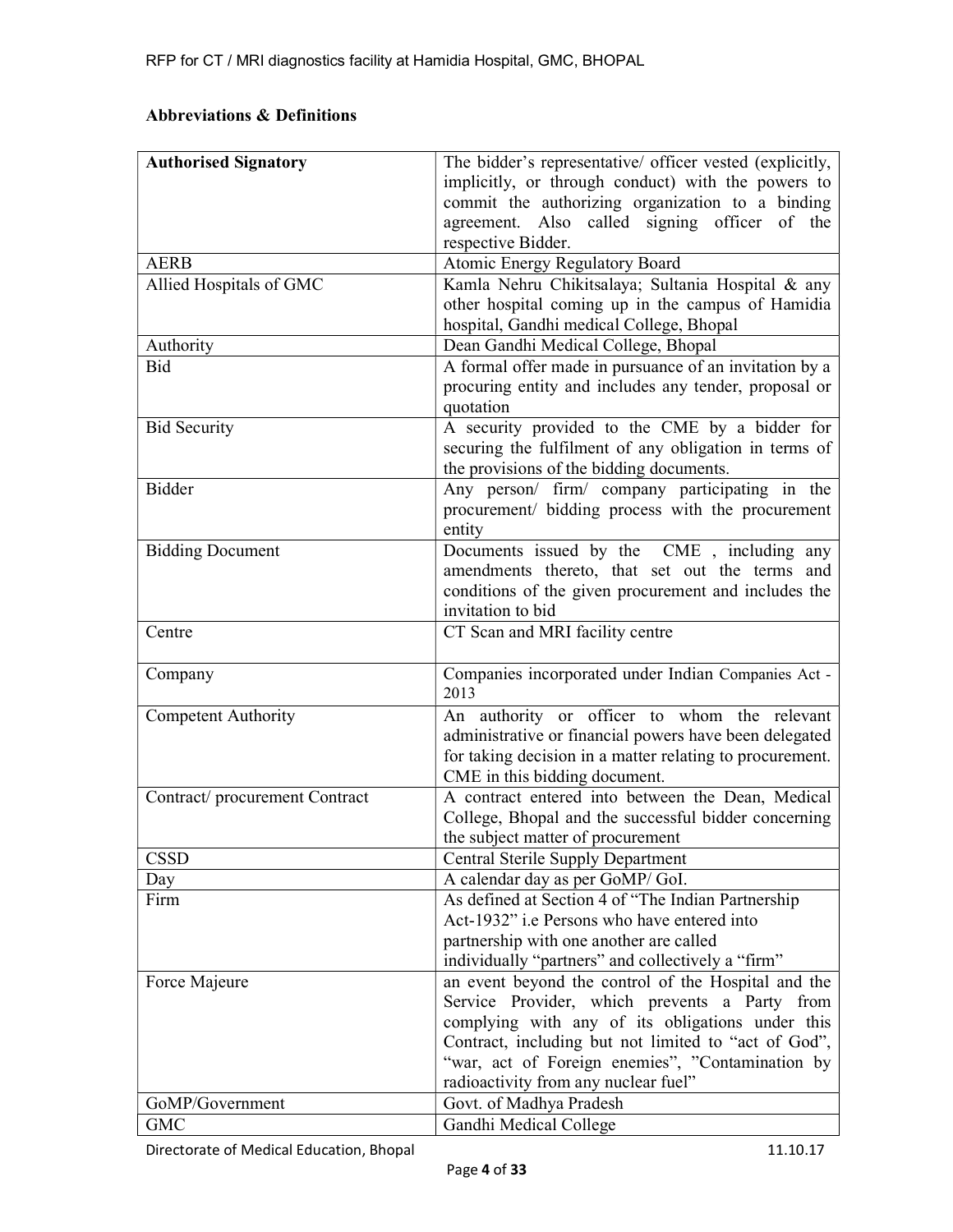| <b>GST</b>                                                     | Goods and Service Tax                                  |  |  |
|----------------------------------------------------------------|--------------------------------------------------------|--|--|
| <b>HMIS</b>                                                    | Hospital Management Information System                 |  |  |
| <b>HOSPITAL</b>                                                | Hamidia Hospital, Gandhi Medical College, Bhopal       |  |  |
| <b>INR</b>                                                     | <b>Indian Rupee</b>                                    |  |  |
| <b>IPR</b>                                                     | <b>Intellectual Property Rights</b>                    |  |  |
| <b>ITB</b>                                                     | <b>Instruction to Bidders</b>                          |  |  |
| LD                                                             | Liquidated Damages                                     |  |  |
| LoA                                                            | Letter of Award                                        |  |  |
| <b>MS</b>                                                      | Medical Superintendent                                 |  |  |
| <b>NIT</b>                                                     | Notice Inviting Tender                                 |  |  |
| Notification                                                   | A notification published in the Official Gazette       |  |  |
| Outside patients                                               | Patients not referred from the Hospital and allied     |  |  |
|                                                                | hospitals of Gandhi Medical College, Bhopal            |  |  |
| PAN                                                            | <b>Permanent Account Number</b>                        |  |  |
| PC                                                             | Procurement/ Purchase Committee                        |  |  |
| <b>PCPNDT</b>                                                  | Pre-Conception and Pre-Natal Diagnostic Techniques     |  |  |
|                                                                | (PCPNDT) Act, 1994                                     |  |  |
| PS/SD                                                          | Performance Security Deposit/ Security Deposit         |  |  |
| <b>MPVAT</b>                                                   | Madhya Pradesh Value Added Tax                         |  |  |
| Services                                                       | Any subject matter of procurement other than goods or  |  |  |
|                                                                | includes<br>works<br>and<br>physical,<br>maintenance,  |  |  |
|                                                                | professional, intellectual, consultancy and advisory   |  |  |
|                                                                | services or any service classified or declared as such |  |  |
|                                                                | by CME and does not include appointment of any         |  |  |
|                                                                | person.                                                |  |  |
| Service Provider                                               | Successful Bidder whom the Contract has been           |  |  |
|                                                                | Executed.                                              |  |  |
| <b>State Government</b><br>Government of Madhya Pradesh (GoMP) |                                                        |  |  |
| State Public procurement Portal                                | http://mpeproc.gov.in                                  |  |  |
| <b>TPA</b>                                                     | <b>Third Party Auditors</b>                            |  |  |
| <b>VAT</b>                                                     | Value Added Tax                                        |  |  |
| WO/PO                                                          | Work Order/ Purchase Order                             |  |  |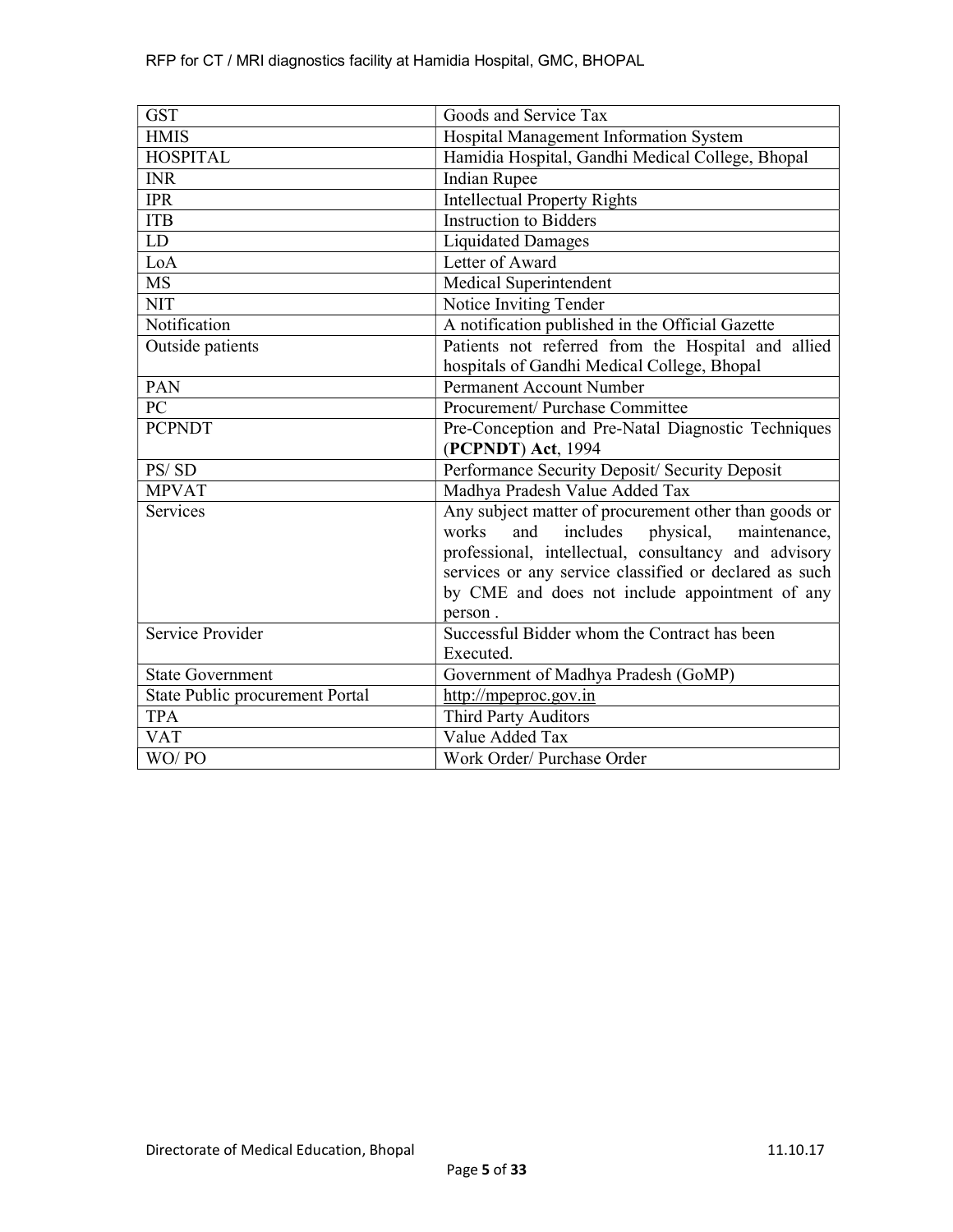# 1. SCHEDULE OF RFP

| $\mathbf{1}$   | RFP No.                                                                           |                                                                                                                                                                     |
|----------------|-----------------------------------------------------------------------------------|---------------------------------------------------------------------------------------------------------------------------------------------------------------------|
| $\overline{2}$ | Scope of Work                                                                     | Request for Proposal for Equip, Operate &<br>Management i/c Maintenance of CT / MRI<br>facility at Hamidia Hospital, GMC (Gandhi<br><b>Medical College) Bhopal</b>  |
| $\overline{3}$ | Name of the tender issuer                                                         | <b>Commissioner Medical Education (CME)</b><br>Madhya Pradesh,                                                                                                      |
|                |                                                                                   | 6 <sup>th</sup> Floor, Satpura Bhawan, Arera Hills,<br>Bhopal                                                                                                       |
| $\overline{4}$ | Date of issue of RFP document                                                     | Date of Publication in Newspaper                                                                                                                                    |
| 5              | Last date for submission of pre-bid<br>queries through e-mail                     | $25 - 10 - 17$                                                                                                                                                      |
| 6              | Date of 1 <sup>st</sup> Pre Bid Meeting                                           | $30-10-17$                                                                                                                                                          |
| $\overline{7}$ | Date of 2 <sup>nd</sup> Pre Bid Meeting                                           | $07 - 11 - 17$                                                                                                                                                      |
| 8              | Last Date for Submission of Bids                                                  | $13 - 11 - 17$                                                                                                                                                      |
| 9              | Date of Opening of Pre-qualification<br>&Technical Bids                           | $16-11-17$                                                                                                                                                          |
| 10             | Date of Price Bid opening                                                         | To be informed later through e-mail and<br>telephone (Bidder should furnish the mobile<br>number<br>and e-mail of the authorized<br>representative)                 |
| 11             | Place of Submission & Opening of<br><b>Bids</b>                                   | Online for submission $&$<br>Office of Commissioner, Medical<br>Education, Bhopal for Opening of Bids                                                               |
| 12             | Name & Address of the Project<br>Officer In-charge (POIC)                         | Dr. Ulka Shrivastava<br>(Mob No 9827274427)                                                                                                                         |
| 13             | <b>Bid Procedure</b>                                                              | Single -stage: Online                                                                                                                                               |
| 14             | <b>Bid Evaluation Criteria</b>                                                    | H1 basis (Annual Premium offered to Medical<br>Colleges)                                                                                                            |
| 15             | Websites for downloading Bidding<br>Corrigendum's,<br>Document,<br>Addendums etc. | Websites: http://mpeproc.gov.in                                                                                                                                     |
| 16             | <b>Bid Security</b>                                                               | EMD of Rs. 5,00,000/- (Rupees Five Lacs<br>Only) in form of Bank Draft / Bankers Cheque<br>of any Scheduled Bank in favour of "CME,<br>Bhopal" payable at "Bhopal". |
| 17             | <b>Bid Validity</b>                                                               | 180 days from the bid submission date.                                                                                                                              |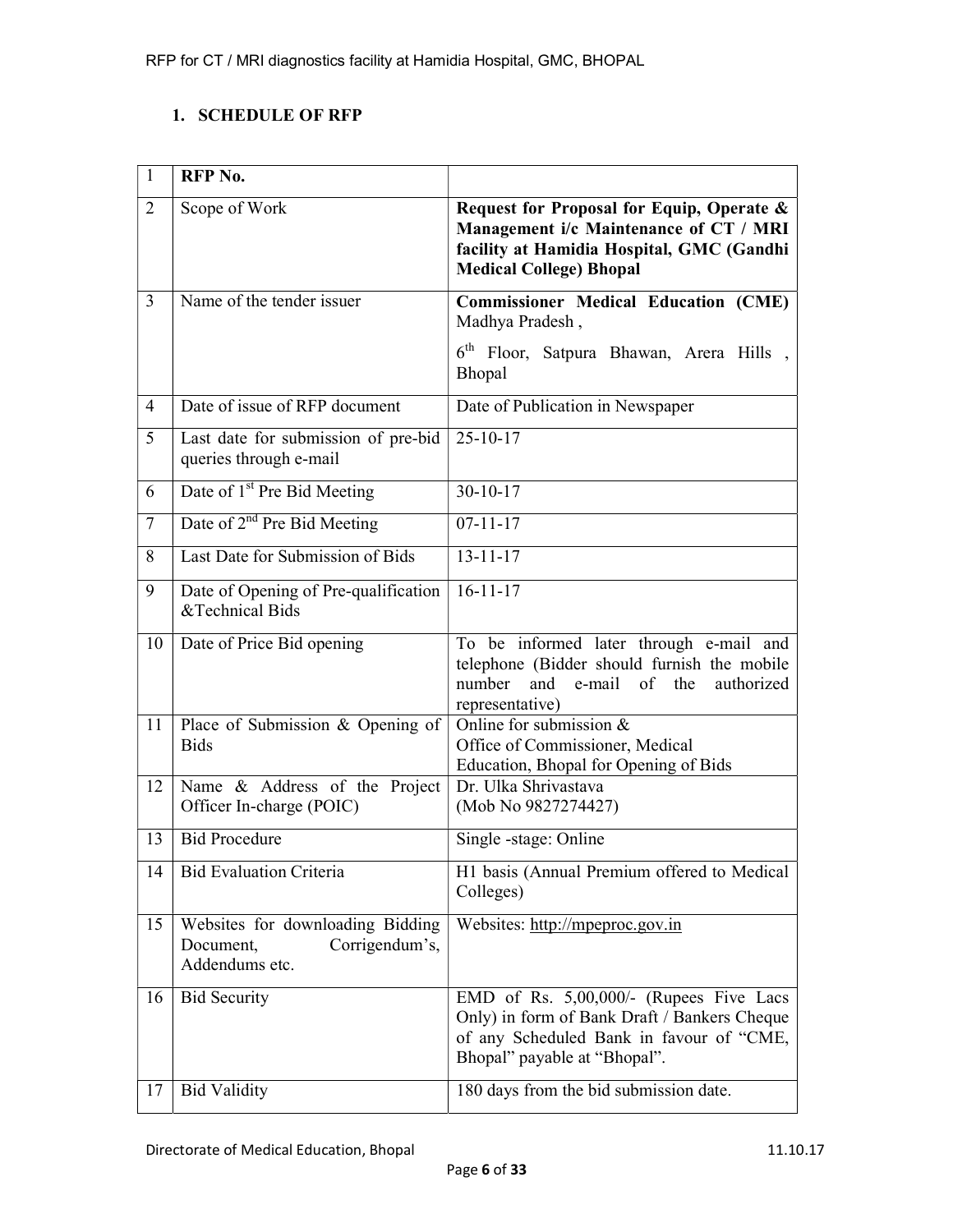# Note:

1) The procuring entity reserves the complete right to cancel the bid process and reject any or all of the bids.

2) No contractual obligation whatsoever shall arise from the bidding document/bidding process unless and until a formal contract is signed and executed between the Dean GMC, Bhopal and the successful bidder.

3) Procurement entity disclaims any factual/ or other errors in the bidding document (the onus is purely on the individual bidders to verify such information) and the information provided therein are only intended to help the bidders to prepare a logical bid-proposal.

4) The original EMD (Bid Security) shall be submitted by the Bidder physically to the office of Commissioner, Medical Education, Bhopal latest by the date and time mentioned in the schedule for RFP for physical submission.

5) EMD will be refunded after the finalization of the Tender .EMD will be Forfeited by the Hospital if the bidder does not deposit the required performance guarantee within the stipulated period or is not willing to accept the contract after the notification of award.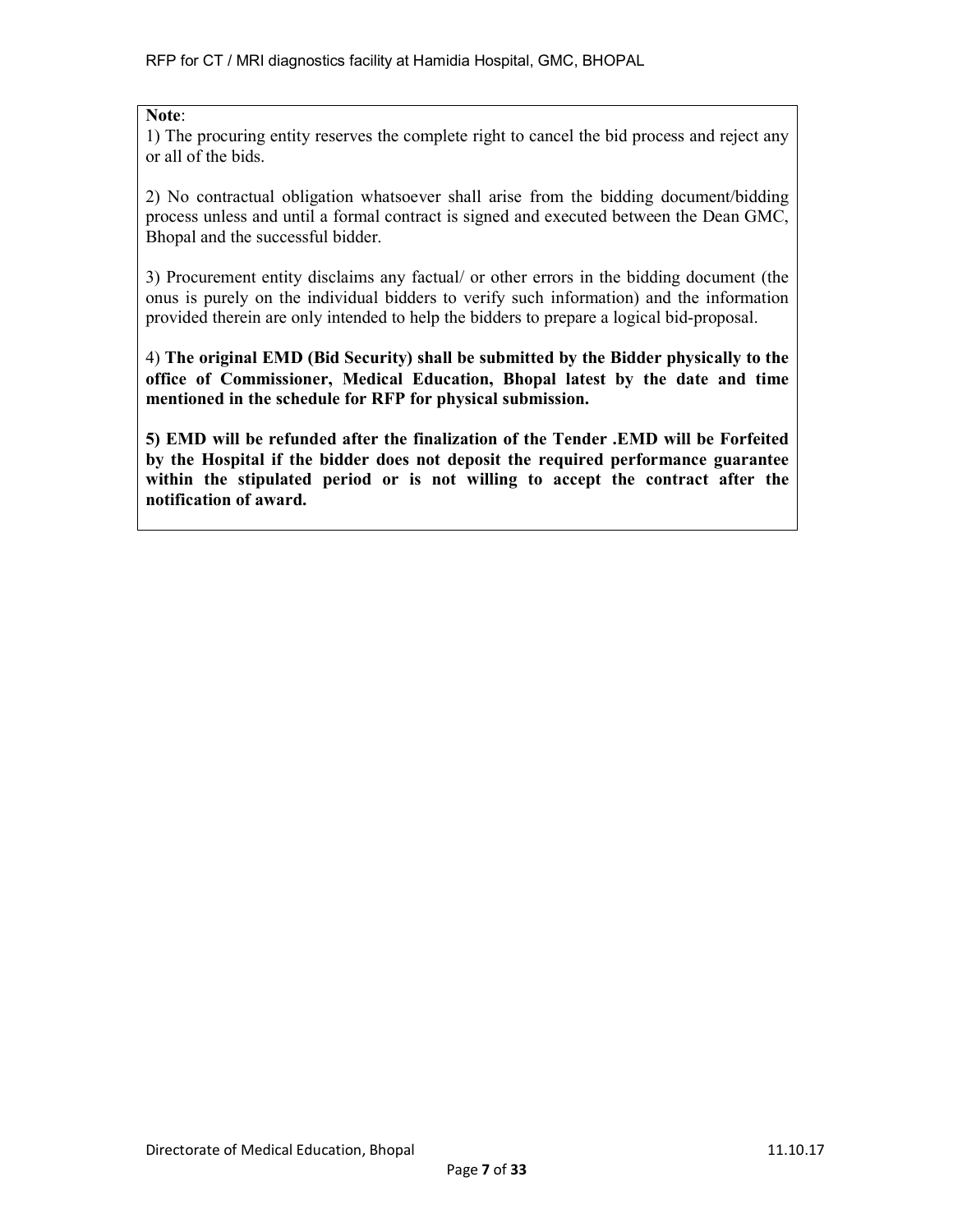# 2. INTRODUCTION

It is intended to setup, operate and manage (i/c maintenance) CT scan and MRI Diagnostic facility for the patients of allied Hospitals of GMC. For setting up this facility the GMC, Bhopal will provide constructed building on as-is and where-is basis in their Hamidia hospital premises, where the Service Provider will construct/ renovate the facility and install, operate, manage & maintain a 64 Slice CT Scan and 1.5 Tesla MRI machine for providing diagnostic services to the patients. The approximate number of patients referred by the Hospital in the last one year was around 4500 – 5000 cases for CT Scans and 2000 –2500 cases for MRI Scans respectively.

The Commissioner Medical Education (CME), Government of MP is inviting proposals for establishing a CT scan and MRI facility for Gandhi Medical College, Bhopal and allied/associated Hospitals. The contract shall be executed between successful bidder and Dean, GMC, Bhopal (Authority).

# 3. INTENTION

- 3.1The Service Provider shall establish a well-equipped 64 Slice CT scan and 1.5 Tesla MRI Centre with all required facilities, in the specified space and building to be provided by the Hospital. The Service Provider will procure all equipment, material, qualified consultants and required manpower and provide 24 x 7 CT/MRI services to patients of the allied hospitals of GMC, Bhopal. The Service Provider will have all responsibilities of procurement, operation and management i/c maintenance of all the equipment and other required medical and non-medical items including all back-up services for the centre at his own cost. The Service Provider shall perform all tests / Scans as mentioned in the CGHS rate List
- 3.2Hospital shall provide operational space of around 2700 square feet to the Service Provider on rent free basis.
- 3.3The diagnostic scanning charges are to be kept at prevailing CGHS-Bhopal circle rates for all patients irrespective of patients recommended by Hospital or outside Private Patients.

Scan Charges for patients belonging to priority households of the state of Madhya Pradesh as per the The National Food Security Act, 2013 and other Government Beneficiaries entitled for free healthcare facility from the State Government would be paid by Authority to the service provider on his submission of bills on a monthly basis.

3.5For other patients (referred by the Hospital) charges as described in clause 3.3 would be collected directly by the service provider.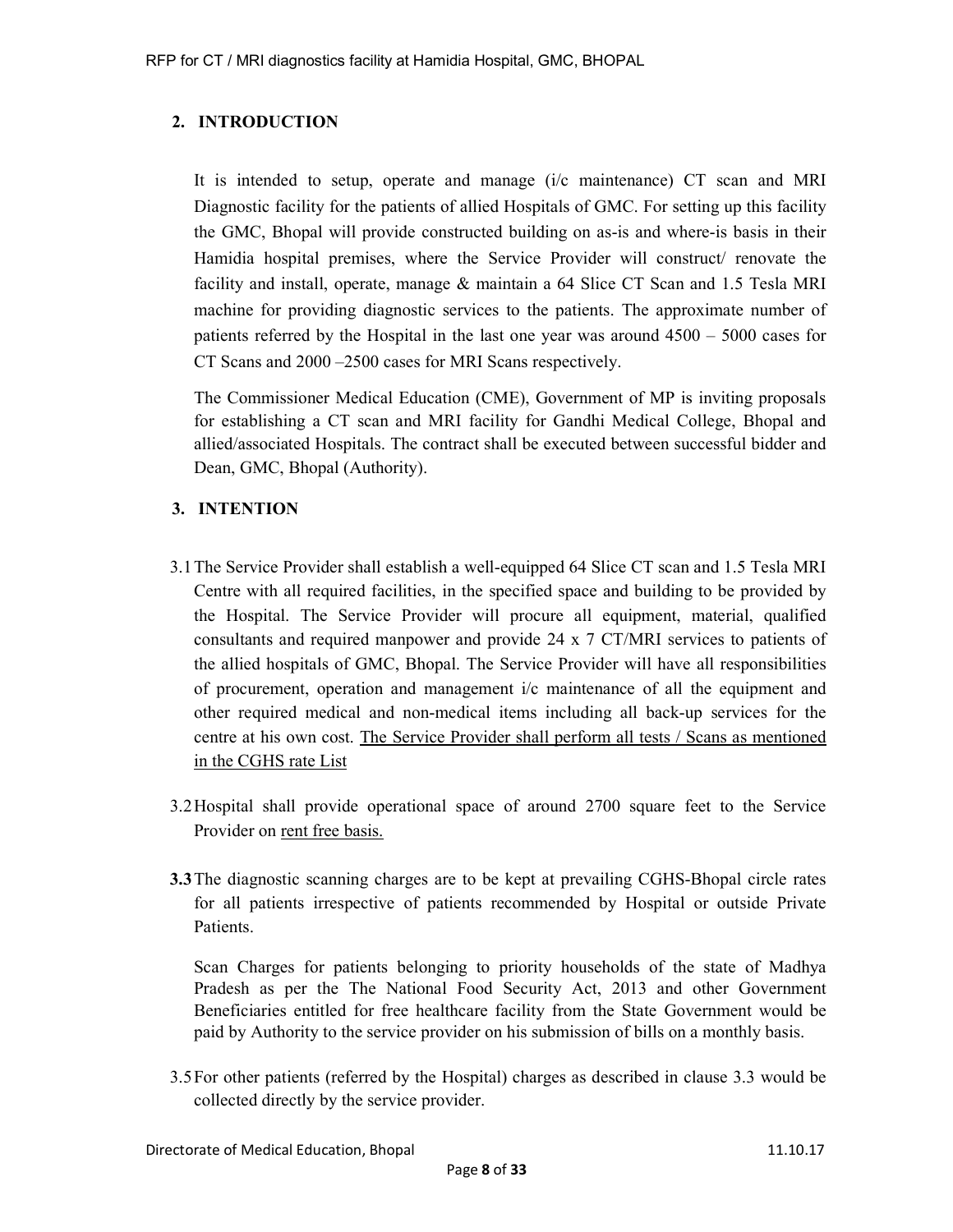- 3.6Teaching Staff of Radiology department will prepare report of CT & MRI of patients referred from the GMC & allied hospital only.
- 3.7For patients not referred from the Hospital, staff of service provider will prepare reports.

# 4. ESSENTIAL QUALIFYING CONDITIONS

The bidders fulfilling all the following conditions would be eligible to apply.

4.1Technical: The Service Provider should be the owner of a diagnostic centre with minimum 16 Slice CT Scan and1.5 Tesla MRI

and have

Experience of providing 5,000 CT / MRI Scans ( both inclusive) in last 3 years

- 4.2Financial Status and credibility: The bidder's Hospital/company / Group Radiology centre should have minimum annual turnover of Rupees 2 crores in each of the last three financial years (2014-15, 2015-16, 2016-17).
- 4.3Other: The Bidder should not have been black listed or deregistered by Central / State Government/CGHS at any time.
- 4.4Affidavit Requirement: The bidder has to submit undertakings in the form of affidavits as per Annexure II & IV.

# 5. PERIOD OF THE CONTRACT

5.1Initial period of contract shall be for 7 (Seven) years from the date of signing of contract, extendable by another 7 (Seven) years on satisfactory performance and Technological Up-gradation of the Machines (as mutually decided and agreed by the committee, consisting of CME/ DME, Dean Medical College, Supdt. Medical College, HOD Radiologist and Service Provider). The Seven year renewal of contract will be done on similar terms and conditions as the original contract with mutual consent.

# 6. CONDITIONS OF CONTRACT

- 6.1 No subletting of any part or whole of the process /infrastructure / services shall be allowed.
- 6.2 On expiry of the contract, the Service Provider will be free to take all the equipment and consumables that are under his ownership, without disturbing the physical infrastructure provided by the Hospital. After expiry of contract term including the extended period a grace period of 4 weeks may be allowed for removal of all infrastructure/ equipment/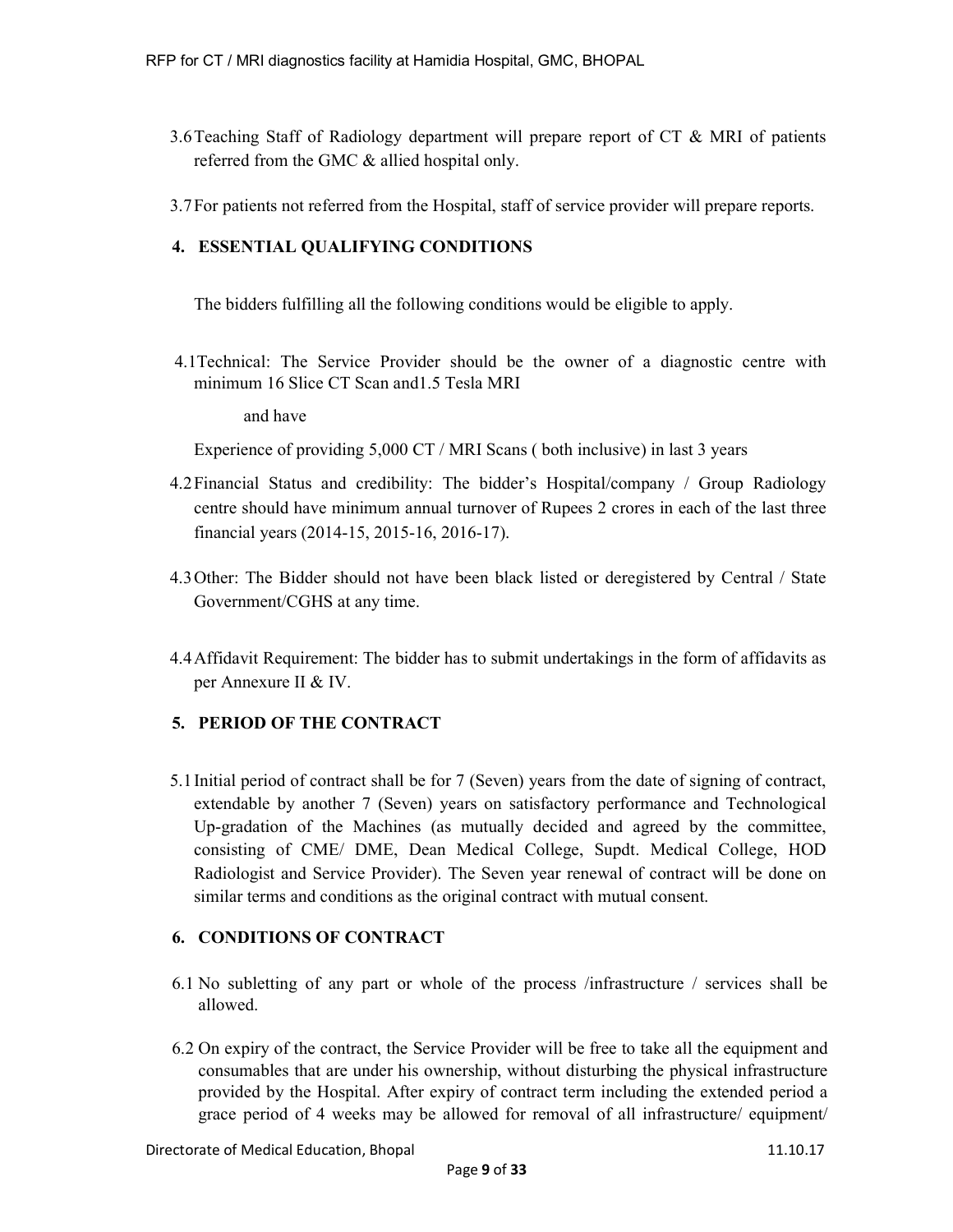consumables from the premises. If not cleared within this time frame, the Medical Superintendent (MS) of the Hospital will be at liberty to dispose of the equipment etc. as deemed fit and get the space vacated

# 7. SCOPE OF WORK - SERVICE PROVIDER

# INFRASTRUCTURE

- 7.1The Service Provider has to establish equip, operate and manage i/c maintenance model a 64 Slice CT Scan and 1.5 Tesla MRI Centre in the Hospital, with all the required equipment, men and material. The Hospital will provide a designated space of around 2700 sqft in the already constructed hospital building along with any installed fixtures, fittings, on as is where is basis. The Service Provider can inspect the availability of space and requirement of civil works etc. before submitting the tender with prior appointment with the Medical Superintendent, of the Hospital on any working day
- 7.2All arrangements, which are not in the scope of the Hospital as mentioned in the clause No. 8 below, but required to be made by the Service Provider for smooth functioning of the CT/MRI Unit has to be provided, procured &controlled by the Service Provider. Any modification/alteration/addition in the already constructed building of the Hospital has to be done at his own cost by the service provider after obtaining prior written permission of the authorized officer of the hospital.
- 7.3The installation, repair and maintenance of the electrical lines, water pipelines, air conditioning fittings and any other type of fittings inside the building, handed over to the service provider will be the sole responsibility of the Service Provider.
- 7.4The Service Provider has to procure at his own cost all medical and non-medical equipment, furniture items, beds, linen, mattresses, stationary, drugs, dressings, consumables, non-consumables, all professional/ non-professional man power and any other material or service required to run the CT/MRI Unit , at his own cost.
- 7.5Electricity and water connection will have to be procured by Service provider & has to pay the expenditure incurred on electricity and water in the MRI /CT centre to the concerned authority on regular basis and should maintain records of invoices and payment receipts and must produce to Dean, GMC, Bhopal as and when required.
- 7.6The Service Provider must have a backup arrangement for any breakdown of electricity supply, through UPS or Generator etc., at no extra cost to the Hospital.
- 7.7The Service Provider has to procure all computers, telephones, internet connection and all other facilities required by him for smooth running of the centre at his own cost.
- 7.8The Service Provider has to make his own arrangement inside the building handed over to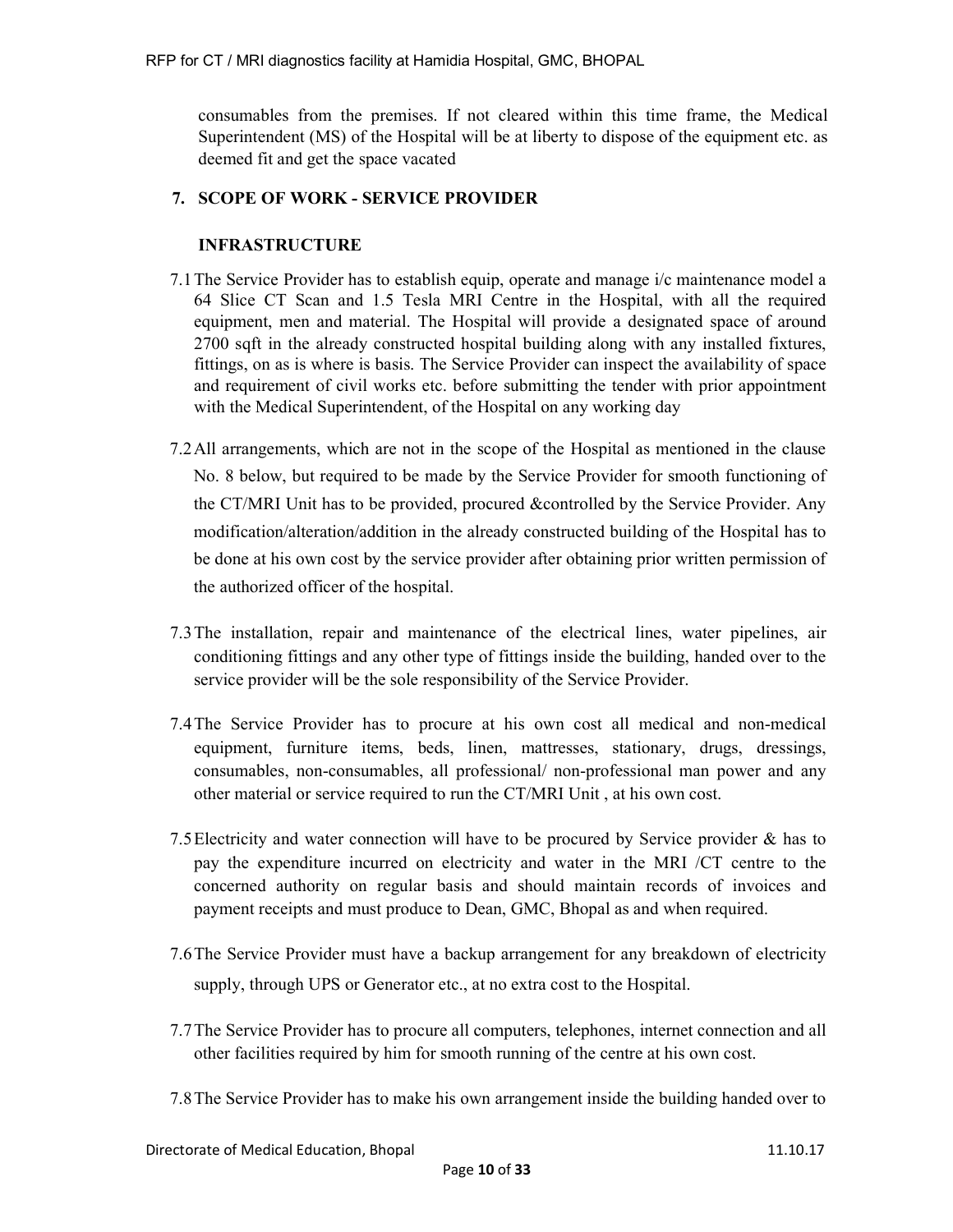him for housekeeping and security services, including disposal of bio-medical waste (i.e. shifting/disposal up to the earmarked area in the main hospital).

- 7.9No additional facility shall be provided to the Service Provider except the services/facilities mentioned in the document. The Service Provider has to make all other arrangements at his own cost.
- 7.10 Services of CSSD and Laundry will be responsibility of the Service Provider.
- 7.11 Only Newly purchased equipment must be installed by the Service Provider. The Service Provider shall provide the requisite details of the equipment purchased and installed at the CT/MRI Centre to the MS of the Hospital before installation.
- 7.12 The CT scan and MRI machine provided must be AERB, US FDA / European CE approved (of any reputed brand like Philips / Siemens / GE / Toshiba etc) and it is the responsibility of the service provider to modify room layout of the installation site as per AERB guidelines and get license from AERB to run CT scan and MRI machines at the hospital premises and to fulfil radiation safety requirements and PCPNDT etc. It is the responsibility of the service provider to employ Radiation Safety Officer (RSO) for CT scan and MRI machine under their operation.
- 7.13 The regulatory compliance for the centre from all the required authorities, local or national will be the responsibility of the service provider. The Hospital officials or the Government have no role to play in this.
- 7.14 Service Provider will be authorized to make changes in fittings, cablings etc. as per the requirement of operating equipment with written permission from hospital administration. .
- 7.15 Structural modification will not be permitted.
- 7.16 Service Provider will ensure remedial measures with regard to any deficiency in services pointed out by the authorities of the Hospital.
- 7.17 Service Provider must obtain insurance cover for the equipment in the Hospital at his own cost.
- 7.18 The Safety and security of the established centre will be the sole responsibility of the service provider .The Hospital shall not be responsible for damages of any kind or for any mishap/injury/accident caused to any personnel/property of the Service Provider while performing duty in the Hospital premises.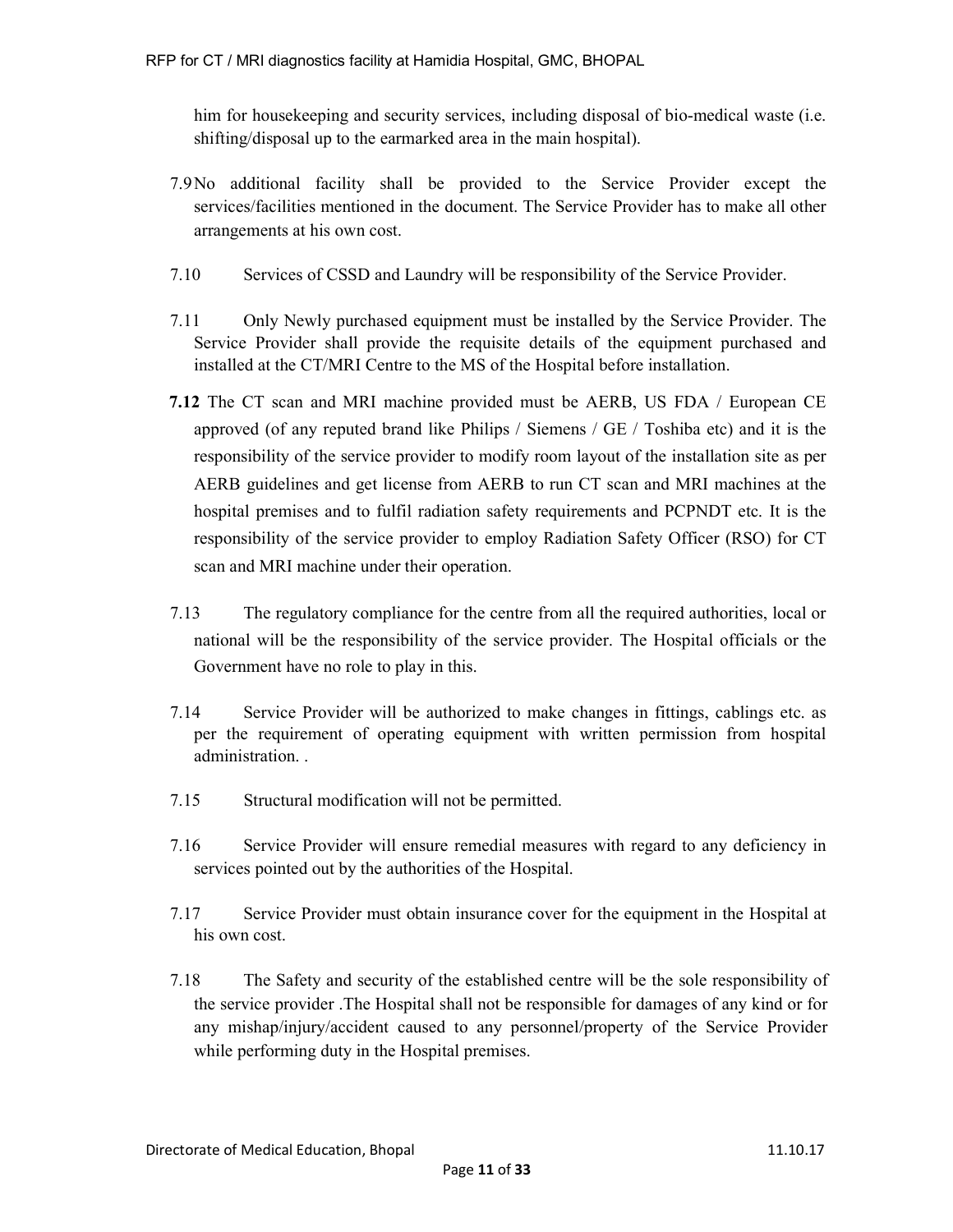# **STAFF**

- 7.19 All the consultants, specialists, nurses, technicians, Para-medical staff and all other man power have to be arranged by the Service Provider for the centre at his own cost. The staff deployed should be adequately trained. Service provider will be responsible for their wages, EPF etc. Service Provider has to comply relevant laws of the land including provisions of Minimum Wages Act and other applicable labour laws. The bidder shall also comply with all other statutory provision including but not limited to provisions regarding medical education and eligibility criteria of human resources used by the bidder for providing the services, biomedical waste effluent management, bio-safety, occupational and environmental safety.
- 7.20 Service Provider must issue Identity cards and uniforms to the staff. Staff will have to be in uniform on duty.
- 7.21 Radiologist should be available to attend cases round the clock. Service Provider should submit doctor / Employee duty roster to the hospital administration in advance.
- 7.22 There should be a strict check over the activities of the staff members of the facility for corruption and malpractices. The centre in-charge will be responsible for any act of Corruption at the centre.

# SERVICES

- 7.23 Service Provider will provide facility of Biometric registration of Patients and integrate his registration software with HMIS of the Hospital. All Hospital patients and outside patients shall register at the HMIS window itself, so as to track & maintain the prioritization of patients (as per clause 7.24). Unique ids, details of patients, waiting time, reports/ scans and other requisite details could be fetched from HMIS and to be enclosed for the purpose of Billing & invoicing
- 7.24 The Patients referred from the Hospital has to be given due priority over an outside Private Patient. Maximum permissible time for service delivery to Hospital Patients shall be 2 hours for CT Scans and 4 hours for MRI Scans from the time of registration. All emergency cases such as Head Injuries Trauma etc need to be dealt with in 1 hour. Hospital referred patients will be registered immediately without any delay.
- 7.25 Arrangements for handling sudden emergency or other complications has to be notified by the Service Provider
- 7.26 The Service Provider has to provide 24 X 7 uninterrupted CT/MRI services by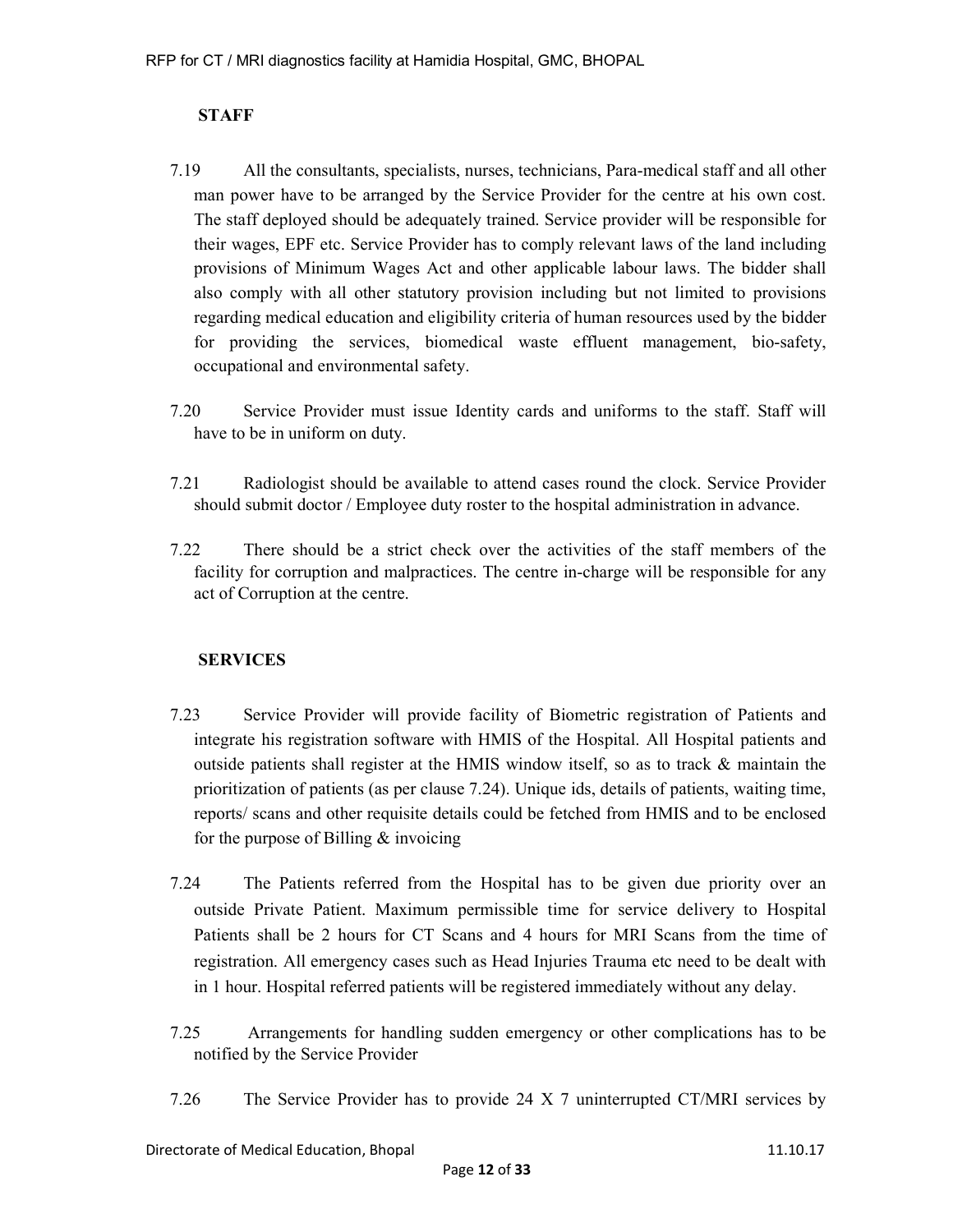posting qualified required work force at the CT/MRI Unit.

- 7.27 Service Provider should make alternative arrangements in the event of breakdown of the services at his own cost. In case the Service Provider fails to make such arrangement and the patient claims any damages before any Forum, it shall be the responsibility of the Service Provider. Service provider shall provide Insurance cover to Staff so that any claim, compensation arising can be met.
- 7.28 All drugs and dressings if required should be provided at the CT/MRI centre by the Service Provider and Patients referred from the Hospital will not be asked to purchase any item.
- 7.29 The responsibility of managing complications arising out of and during the imaging of patients at the CT/MRI centre lies exclusively with the Service Provider. The CT/MRI centre should have prior arrangements to shift such patients to other specialty centres for management of complications. The cost of management of such complications shall be borne by the Service Provider without any liability, responsibility of the Hospital.
- 7.30 Medico legal liability arising out of and during the course of treatment at the CT/MRI centre shall be the sole responsibility of the Service Provider. The Service Provider shall keep the hospital/administration/M.S duly indemnified against any medico legal case, labour dispute/civil dispute or claims arising out of services provided,before any forum working of the CT/MRI centre at the hospital.
- 7.31 In case any indoor patient admitted in the Hospital needs Radiologist's opinion, the CT/MRI centre's Radiologist will give his consultation free of cost.

# REPORTS & RECORDS

- 7.32 Service Provider must maintain all medico-legal & other records and should be able to provide them in hard and soft copy to the Hospital Administration  $\&$  Police on demand.
- 7.33 The service provider shall submit the hard(CT/MRI Film) and soft copies of the report and images to the hospital and to the Hospital referred patients within the stipulated time mentioned below,
	- (i) All Head injuries, trauma cases and cases declared as urgent by the referring Hospital will be dealt with within 1 hour
	- (ii) All routine scans from 8 a.m. to 6 p.m. within 6 hours of scan
	- (iii) All routine scans from 6 p.m. to 8 a.m. before 12 p.m. of the next/same day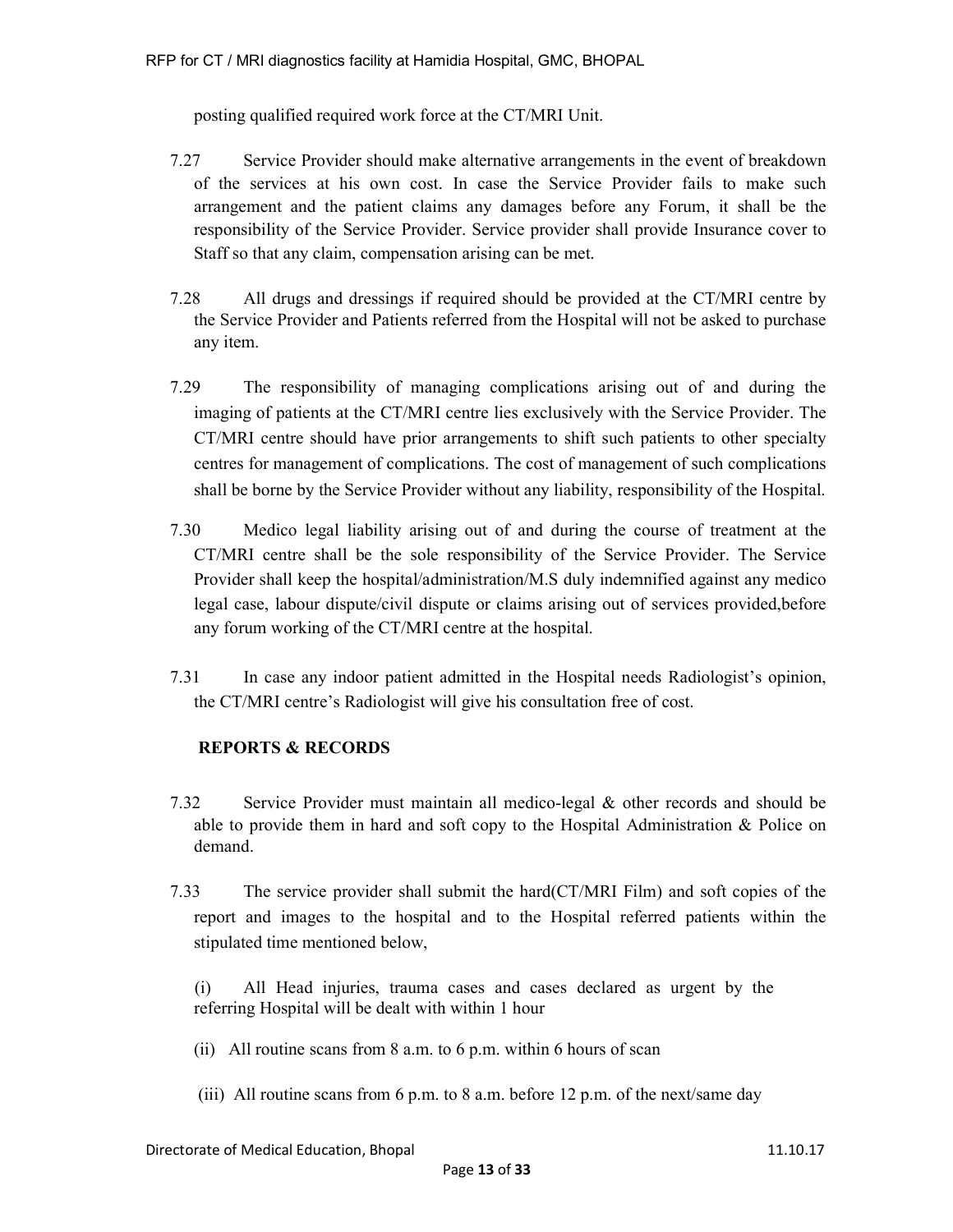- 7.34 SMS & Email alerts shall be given to the patients at the time of Registration and should include information such as time slot allotted and expected time of Scan. Alerts/Reports shall also be sent to the patients on their email id once it is generated.
- 7.35 All Reports and images of Hospital referred patients has to be made available on HMIS of the hospital so that it could be accessed anywhere in the Hospital through System

# EDUCATION & TRAINING ON FACILITY

7.36 The Service Provider in the presence of his authorized person has to permit at the CT/MRI centre, the Under Graduate and Post Graduate medical students of the GMC, Bhopal and allied hospital for training purposes without any condition and cost. For Medical education this centre will be considered as an integral part of the Hospital.

# PAYMENT OF THE ANNUAL PREMIUM

7.37 The payment of the agreed Annual Premium for the working per Annum shall be paid in advance every Year within 30 days of the "date of signing the Contract". In case no payment is made even after passing of 30 days, a penalty at a rate of SBI base rate+2 % per annum shall be payable by the Service Provider. If left unpaid till 120 days, the Authority shall have the Right to Deduct (Clause18.3)".

# 8. LIABILITIES OF HOSPITAL

- 8.1 The Hospital will provide space of approximately 2700 sqft in the building on as is where is basis. Before bidding, the Service Provider is advised to make a visit to the Hospital and see, the infrastructure that is available for the proposed CT/MRI center and assess the feasibility to establish the CT/MRI Unit in consultation with respective Medical Superintendent of the hospitals.
- 8.2 Payment of property tax, and any other property related payments will be the responsibility of the Hospital.
- 8.3 A Liaisoning Officer shall be nominated by the Medical Superintendent, of the Hospital to co-ordinate with the Service Provider.
- 8.4 Hospital shall maintain an Escrow account in a Public Sector Bank with 3 months rolling fund requirement of Service Provider, in order to ensure timely payments of free cases to Service Provider.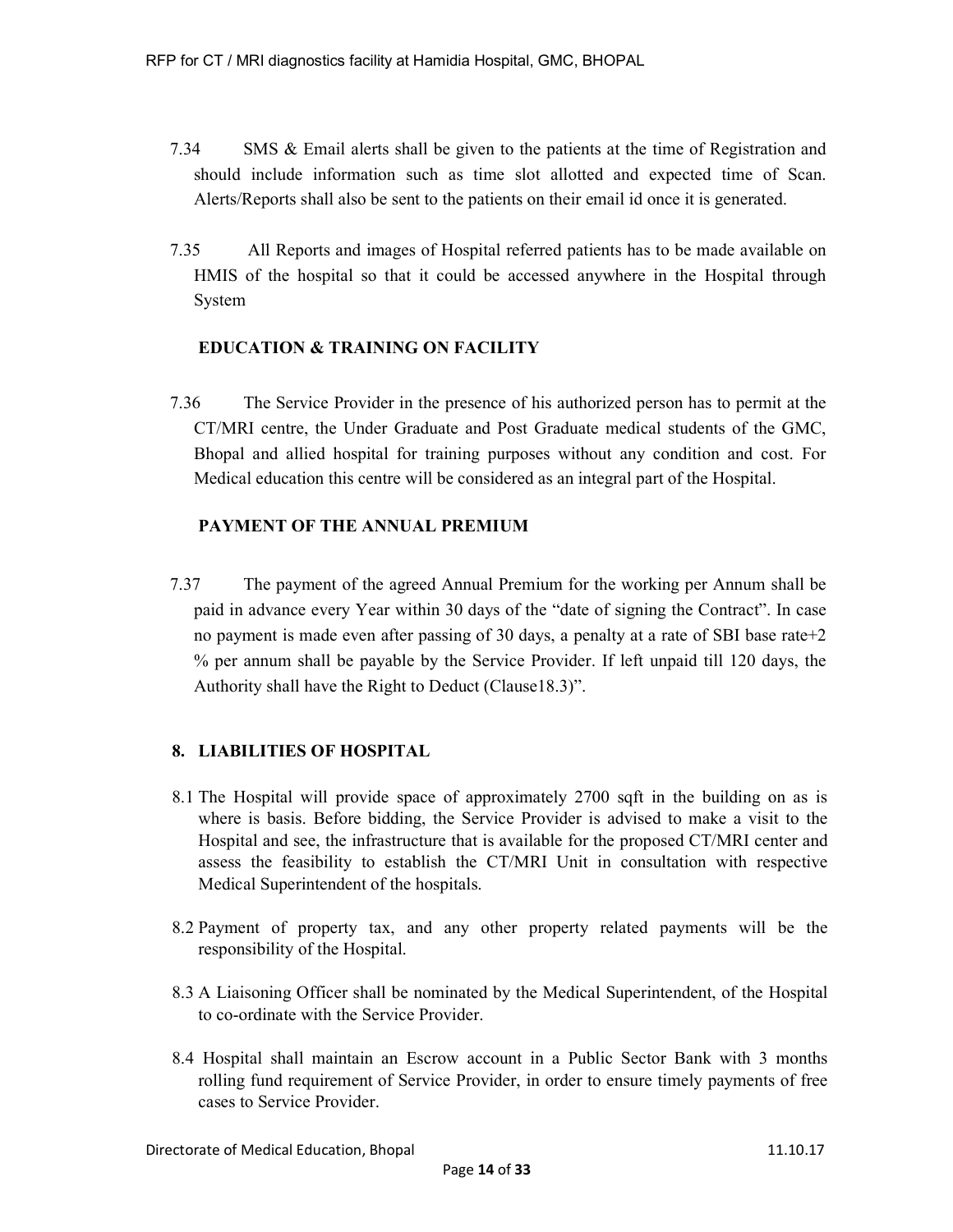8.5 The payment of the Hospital referred free cases of the working month shall be done by the Authority within 30 days of producing bills by the service provider. In case no payment is made even after passing of 30 days, a penalty at a rate of SBI base rate+2 % per annum shall be payable by the Authority. If left unpaid till 120 days from the first set of unpaid claims, the concessionaire shall have the right to refuse doing the free cases, till the time the authorities reimburse the Bills of pending free cases".

# 9. INVOICING

- 9.1 Service Provider must integrate his software with the existing HMIS (Hospital Management Information System) of the Hospital at his own cost including any software or hardware required, if any.
- 9.2 All Patients reporting to the Hospital and needing CT/MRI investigation will be referred to the CT/MRI centre through HMIS. The Service Provider will do the investigation as per the referral request and provide the report. The Service Provider will keep check on the patient's identity. The details of the referral procedure can be discussed with the MS before starting the CT/MRI centre.
- 9.3 The Service Provider will be expected to raise bills for CT/MRI investigations, along with original referral letters and with other details of Patient (could be fetched from HMIS)and items demanded by the Hospital , on a monthly basis

# 10. LEGAL

- 10.1 Service Provider will be authorized to make changes in fittings, cables etc. as per the requirement of operating the equipment with prior permission from hospital administration.
- 10.2 In case of change of legal status of Service Provider, fresh agreement will come in force, subject to the condition that the new entity is eligible for running CT/MRI centre.
- 10.4 Force Majeure (section 20)will be applicable to both parties. A party claiming Force Majeure shall exercise reasonable diligence to overcome the Force Majeure event and to mitigate the chances of non-performance of its obligation under the tender.
- 10.5 Any medico-legal issues arising in the course of or out of treatment of patients will be the sole responsibility of Service Provider. The Service Provider will keep the Hospital duly indemnified.
- 10.6 In the event of any dispute or difference arising out to this agreement/contract and/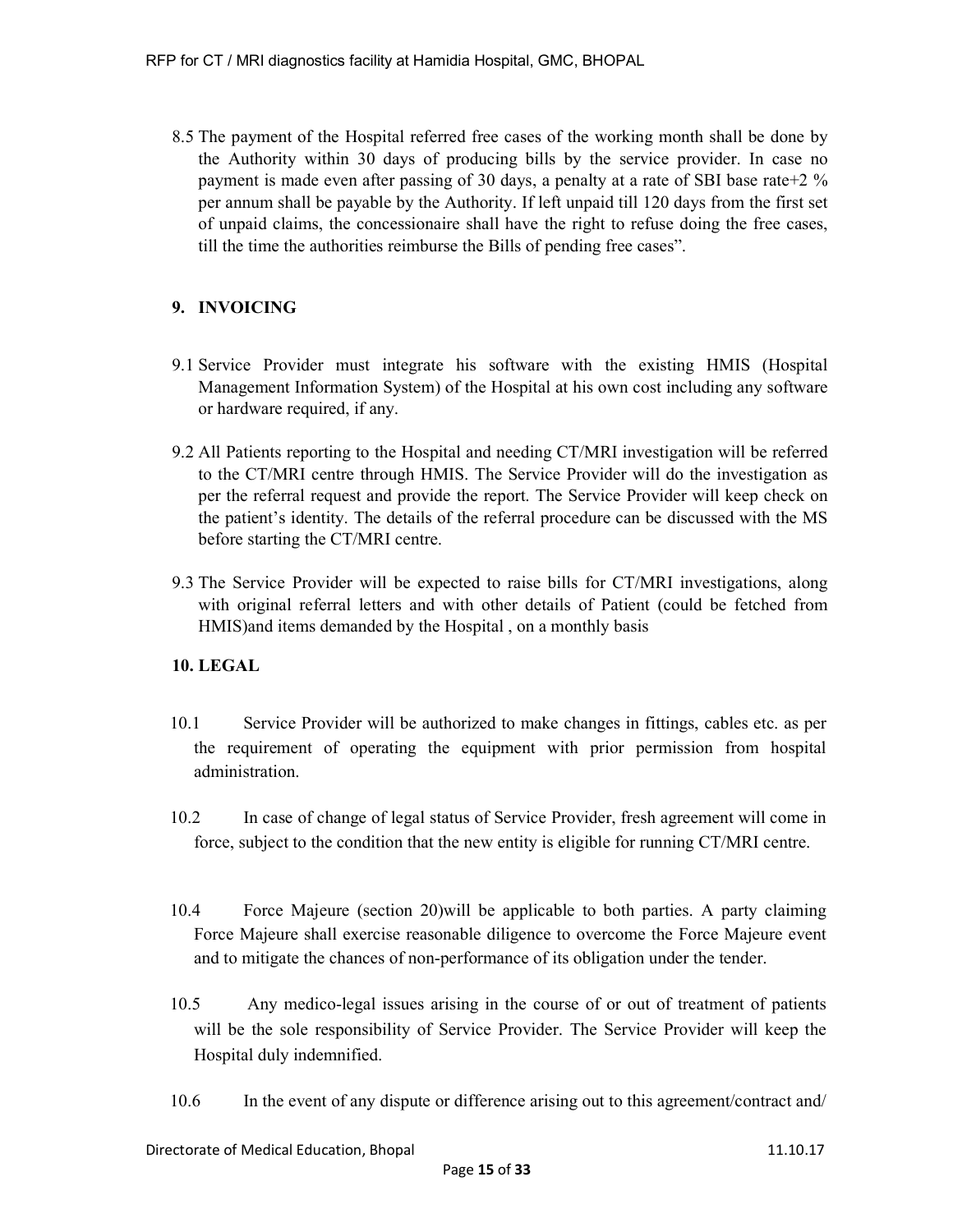or in relation to the implementation hereof, the same shall be resolved initially by mutual discussion and conciliation between the Service Provider and Authority. But in the event of failure thereof, the same shall be referred to Commissioner, Medical Education; Sole arbitrator, whose decision thereon shall be final  $\&$  binding on both the parties. The place of the arbitration will be at Bhopal.

- 10.7 Provisions of Consumer Protection Laws by any name shall be applicable to Service Provider.
- 10.8 Compliance of all the applicable Laws of land including Minimum Wages Act, ESI Act, EPFO, Income tax, service tax, GST etc. shall be the responsibility of Service Provider. The Service Provider shall ensure due compliance of all labour laws during the period or setting up, maintenance and running of the CT/MRI centre.
- 10.9 The Service Provider shall keep Hospital indemnified against any claim, litigation, and proceedings on this account.

# 11. FINANCIAL CONDITIONS

- 11.1 Optimum utilization of the proposed CT/MRI Unit is expected but for actual work load of patients in the Hospital the bidder is advised to visit the Hospital premises and analyze the work load accordingly and may seek time with the Medical Superintendent of the Hospital regarding clarifications.
- 11.2 Clause No 3.3, 3.4 and 3.5 for Diagnostics Scanning Charges should be referred.

# 12. PERFORMANCE MONITORING

- 12.1 The Hospital will be free to monitor the quality of services rendered by the Service Provider on a periodical basis. Any shortcoming will be communicated to the Service Provider in a written format and Service Provider will be responsible for rectification/action if any. Monthly statistics relating to tests done must be sent to the Hospital Administration by 10th of the following month by the Service Provider.
- 12.2 Regular patient satisfaction survey shall be carried out by the Hospital and shared with the Service Provider. Corrective action taken needs to be intimated in writing by the Service Provider.
- 12.3 The authorized person of the Hospital shall have the right to inspect the Centre at any time.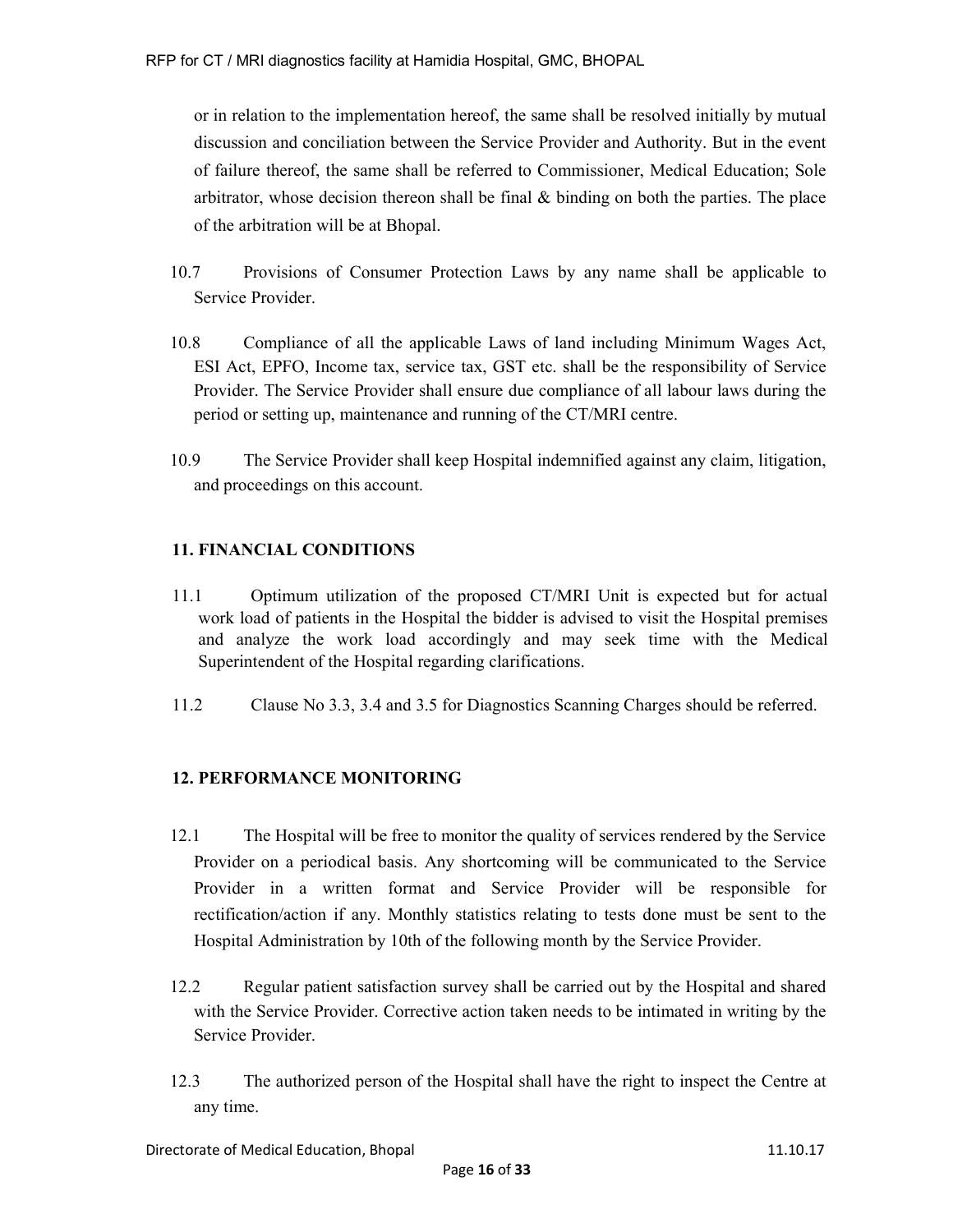12.4 The Service Provider will nominate an official for liaison work and performance monitoring.

# 13. PREPERATION & SUBMISSION OF THE PROPOSAL

The bids shall be submitted online as follows:

- 1) Technical Bid
- 2) Financial Bid

### 14. TECHNICIAL BID

- 1) E.M.D. of Rs. 5,00,000/- (Rupees Five Lakhs Only) in form of Bank Draft / Bankers cheque /till Performance of Promise by Service Provider .
- 2) Confirmation regarding furnishing Performance Guarantee in case of award of contract.
- 3) Original RFP document duly stamped and signed on each page.
- 4) Particulars of the bidder
- 5) Copy of the Income Tax Returns acknowledgement for last three financial years.
- 6) Copy of audited accounts statement for the last three financial years.
- 7) Authority of authorized signatory to tender documents.
- 8) Copy of the certificate of registration of GST (or any applicable taxes) with the appropriate authority valid as on date of submission of tender documents.
- 9) A duly notarized declaration from the bidder, that the firm has neither been declared as defaulter or black-listed by any competent authority of Government of India OR Government of any State.
- 10) AFFIDAVITs: The bidder has to submit affidavits as per annexure II & IV and upload them with e-tender.

# 15. FINANCIAL PROPOSAL BID

Maximum Annual Premium Offered to Medical College to be filled online, (Performa as per Annexure VI).

# 16. SELECTION PROCESS

Evaluation shall be done on the basis of electronically submitted Data

16.1 A Pre-Bid conference shall be held on a fixed date and time after the request for proposal is being advertised well before the last date for bid submission in the hospital. Dean, GMC, Bhopal or his authorised representative shall clarify any doubt on the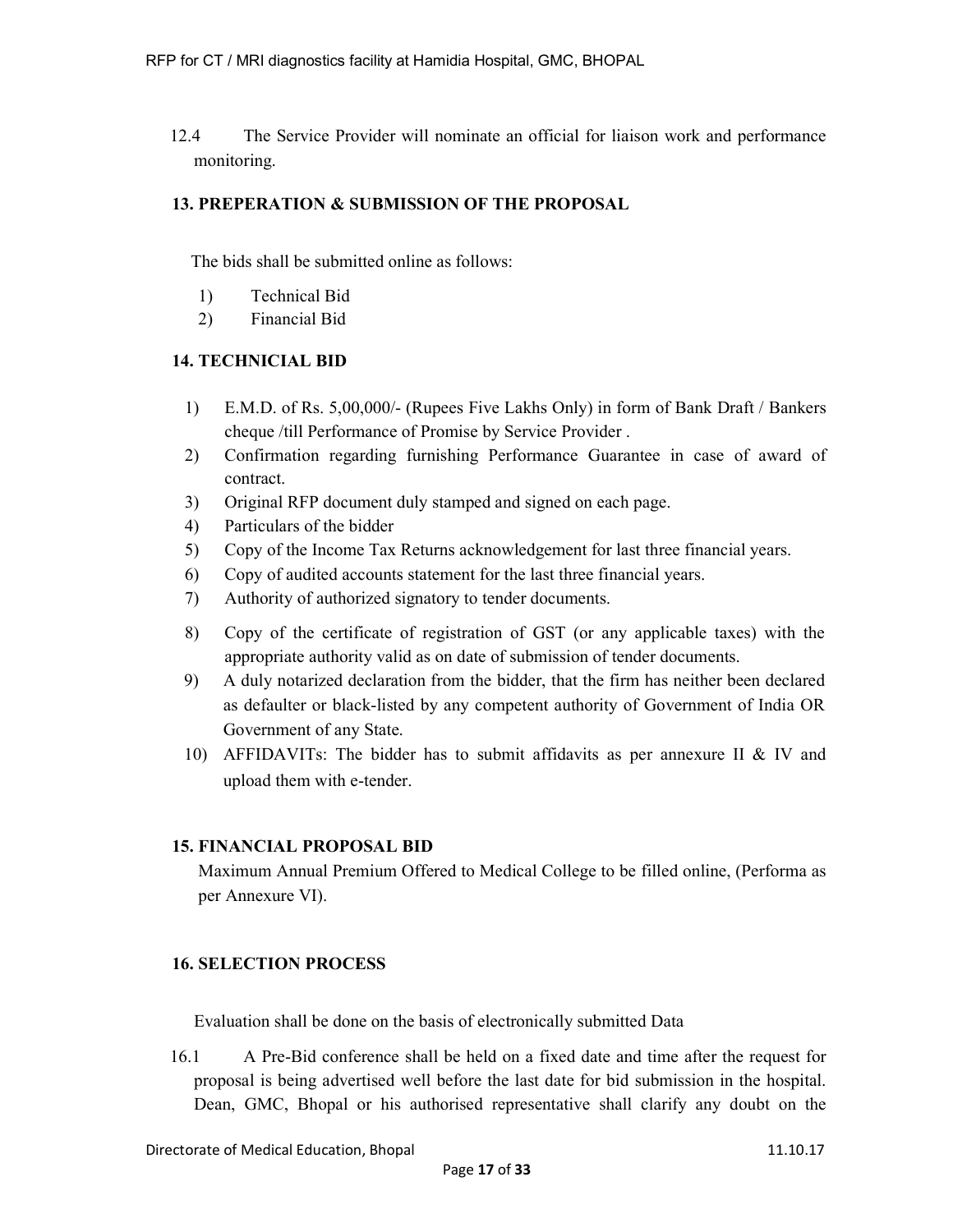subject.

- 16.2 Technical evaluation of the proposals shall be carried out by a committee duly constituted by CME. Along with the scrutiny of the proposals, the committee may even visit the premises of the bidders to assess and confirm their capabilities as mentioned in the bid. Among all the bidders, those who are eligible as per essential qualification requirement (as listed in the clause 4 of the RFP) will be considered technically qualified.
- 16.3 The Financial bids of the technically qualified bidders will be opened by the committee, in presence of the bidders if they wish to attend.
- 16.4 The bidder who will offer maximum Premium to Medical Colleges will be awarded the Project.
- 16.5 Letter of Acceptance (LOA) shall be issued by the CME, Government of Madhya Pradesh to the selected Bidder to sign the agreement as at ANNEXURE VIII within 7 days of the receipt of LOA, along with submission of Performance Guarantee.
- 16.6 Final selection of the bidder is at the discretion of the committee constituted by the CME.
- 16.7 The authority may waive minor infirmity and/or non-conformity in a tender, provided it does not constitute any material deviation. The decision of the authority as to whether the deviation is material or not, shall be final and binding on the bidders.
- 16.8 The committee constituted by the CME shall have full right to accept or reject any or all the tenders without assigning any reason thereof, at any stage.

# 17. RIGHT TO ACCEPT OR REJECT ANY OR ALL THE PROPOSALS

- 17.1 Notwithstanding anything contained in this RFP document, CME reserves the right to accept or reject any proposal and to annul the selection process and reject all the proposals, at any time without any liability or any obligation for such acceptance, rejection or annulment, and without assigning any reasons thereof.
- 17.2 CME reserves the right to reject any bid(s) if any of the following happens:
	- a) At any time, a material misrepresentation is made or uncovered.
	- b) The Bidder does not provide within the time specified, the supplemental information sought by CME for evaluation of the bid (s). Such misrepresentation/ improper response shall lead to the disqualification of the Service Provider.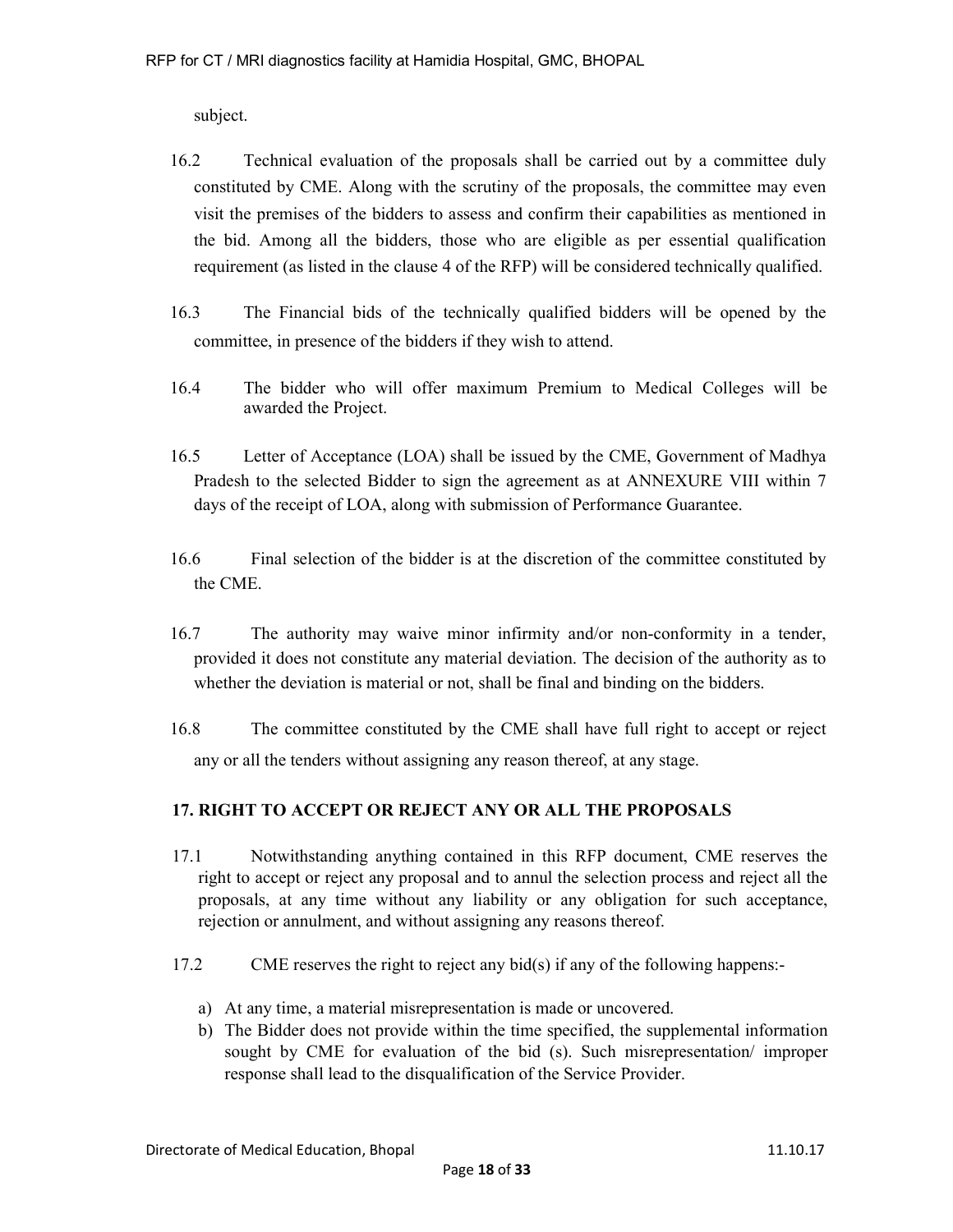- c) Bidder's failure to submit sufficient and complete details for evaluation of bid within the prescribed time. No bid will be accepted after due date and time.
- d) Bids received without pre-qualification documents, as required.
- e) Bidders not meeting the pre-qualification criteria stipulated in the tender.
- f) Bidders not agreeing to furnish required security deposit.
- g) Bids/quotations not received though the prescribed procedure.
- h) The decision of CME to accept or reject any or all of bid(s) shall be final and binding.
- 17.3 CME reserves the right to verify all the statements, information and documents submitted by the bidder in response to the RFP. Any such verification or lack of such verification by the CME shall not relieve the applicant of its obligations or liabilities hereunder nor will it affect any rights of the CME there under.

### 18. PENALTIES & TERMINATION

#### 18.1 Delay in Installation

The successful bidder is required to install brand new CT and MRI machines mentioned above within 4 months of signing of the agreement. Any delay beyond stipulated 4 months would attract a penalty of Rs. 50,000 (Fifty Thousand only) per week. The delayed installation penalty would be allowed to accrue to a maximum of 5 lakhs (10 weeks).

If the satisfactory installation is not done in the allotted and penalty time, i.e the total of 26 weeks from the date of signing of agreement, the Authority is free to forfeit the performance guarantee and terminate the contract agreement (partial or full) and blacklist the service provider for 2 years for providing any service to the Hospital. In case of partial termination of the contract, proportionate performance security shall be forfeited.

The service provider has to give a certificate in writing to the Authority about the completed installation of the CT /MRI machines and the contract period shall start from the date of "GO LIVE" issued by the Authority

In case of incomplete civil infrastructure space being provided for establishing CT/MRI Scan facility, the date of handing over of the completed civil infrastructure/space shall be taken for counting the penalty for installation.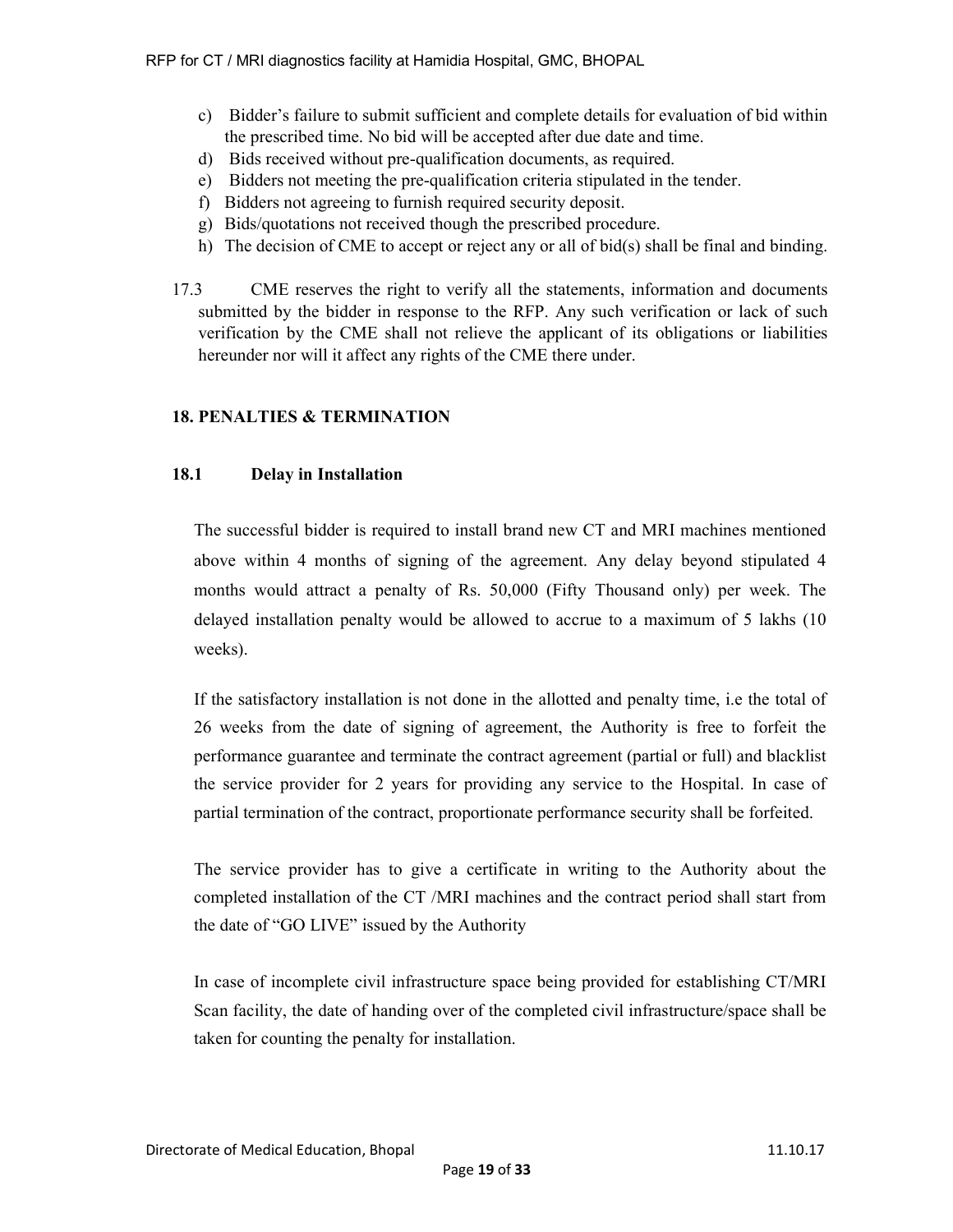# 18.2 Service penalty

A) Penalty for delays in Service Delivery (both scanning and delivery of Reports) beyond time limits as stipulated in clause 7.24 & 7.33 above, penalties shall be imposed as below

|                   | 1 hr delay     | more than 1 | $4 -$<br>hr<br>$\boldsymbol{\mathcal{X}}$ |
|-------------------|----------------|-------------|-------------------------------------------|
|                   |                | hr and less | beyond                                    |
|                   |                | than $4$ hr |                                           |
|                   |                | delay       |                                           |
| $10\%$ Scan       | Waived         | 30% penalty | 50% penalty                               |
| more than 10% and | $10\%$ penalty | 30% penalty | 50% penalty                               |
| upto $40\%$ scans |                |             |                                           |
| $40\%$ & beyond   | 20% penalty    | 30% penalty | 50% penalty                               |

- B) In case of non-working of machines due to breakdown/Preventive maintenance/Up-gradation, the service provider will have to get them functional within 72 hours. In case, the breakdown is not rectified in 3 days then after that Rs 10000.00 (Rs. Ten Thousand only) per day will be charged, as penalty charges. The maximum permissible downtime with penalties is 45 days in a calendar year and maximum 7 days in a month. After this duration the Hospital is free to forfeit the performance security, terminate the full or partial contract agreement and may blacklist the service provider. Preventive Maintenance must be done preferably during weekends with an advance written notice of atleast 48 hours to the Authority. However, if the service provider is arranging CT/MRI scan from other facility (with same specification) in the city in given time(at its own cost including transportation) then this penalty shall not be imposed, however the maximum permissible downtime of 45 days in a year and 7 days in a month shall be applicable for rescinding the agreement..
- C) The time permissible, without penalty, in a stretch is 3 days and beyond that it shall attract penalties. Summing up all such events of non penalty in a calendar year permissible are 18 days, making an up time of 95 % for the service.. The uptime calculations shall be done every 6 months hence this means that the service should not be down for more than 9 days in every six months, otherwise penalty charges shall apply as per clause 8.2 (B)
- D) All the Scan charges shall remain same as agreed in the contract above and not the amount actually incurred by the Service Provider.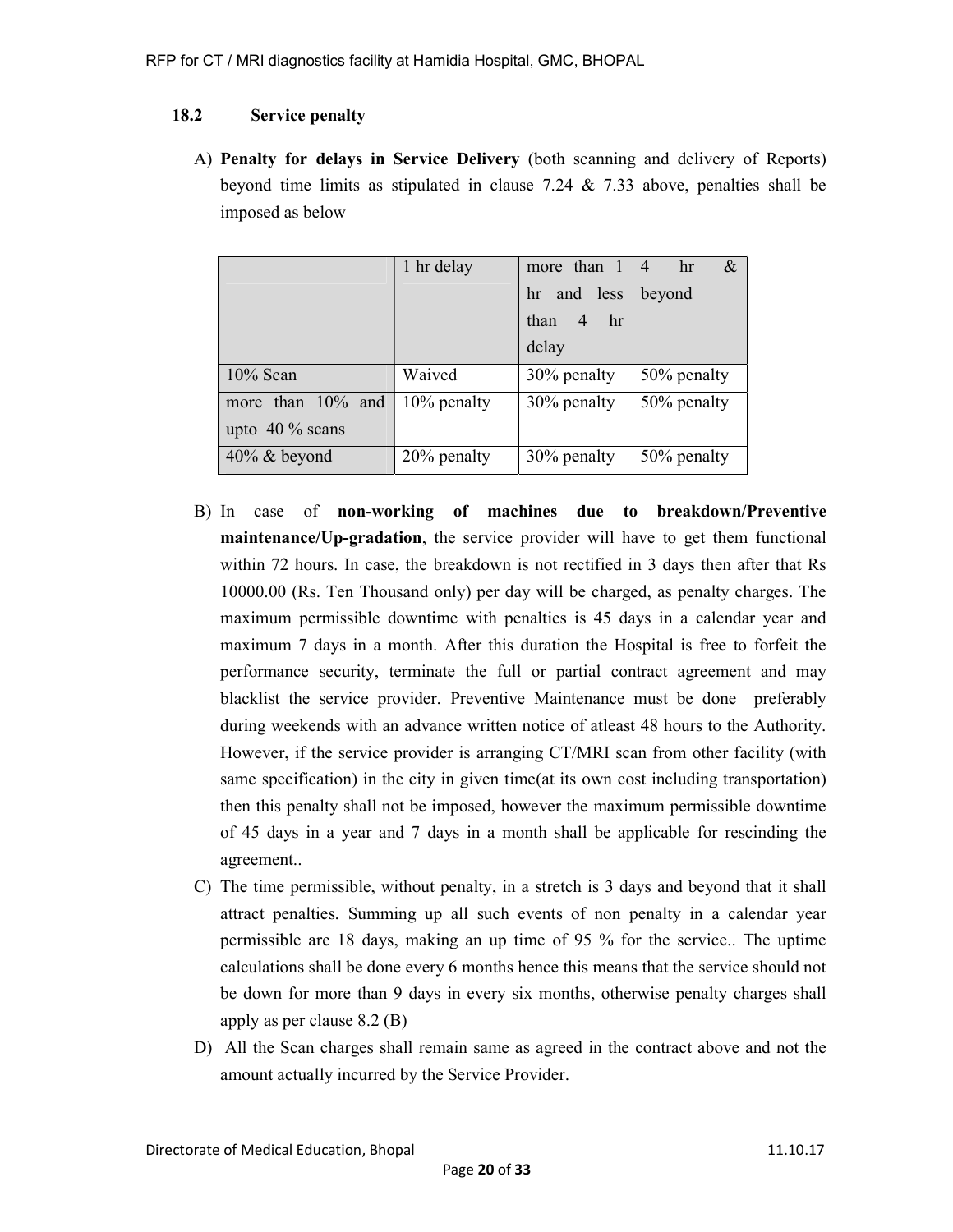#### 18.3 Right to Deduct

Authority would be in its right to deduct any payment from monthly bills with regard to any penalties levied and any dues not paid by the service provider to any third party (that had rendered service to the service provider) and the Agreed Annual Premium not paid to the Hospital

#### 18.4 Termination

If the Service Provider fails to carry out his obligation under the contract OR if the service provider has been charged with more than 4 penalties in a financial year against clause 18.1 & 18.2 of the contract, the Authority may by termination notice of not more than 14 days shall require the service provider to explain the reasons of failure to carry out obligations as per the contract

The Authority will be entitled to terminate the contract, if the service provider:

- a) fails to reply satisfactorily/comply with the notice issued as mentioned above..
- b) abandons the services or otherwise which plainly demonstrates the intention not to continue performance of his obligations under the contract.
- c) becomes bankrupt or insolvent and has any administrative or Judicial order against him
- d) gives or offers to give (directly or indirectly) to any person any bribe, gift, gratuity or commission or other thing of value, as an inducement or reward ( for doing or forbearing to do any action in relation to the contract)
- e) The contract could be mutually terminated with notice period of 6 months.

In any of the events or circumstances mentioned at (a), (b), (c), (d) and (e) above, the Authority may upon giving 14 days notice to the service provider, terminate the contract and forfeit the performance Guarantee

#### 18.5 Vacating premises after Termination of Contract

After the termination or completion of the term of contract, the service provider has to immediately vacate the premises and take away only the CT Scan and the MRI Machines with their Accessories. The service provider is required to leave the entire infrastructure (with its interiors) with Air conditioners and other electrical fittings in place for the future use of the Hospital (at No cost to the Hospital). While vacating the premises the service provider is required to do the minimal damage to the infrastructure. The service provider has to vacate the premises within one month of the end date of the contract or the date of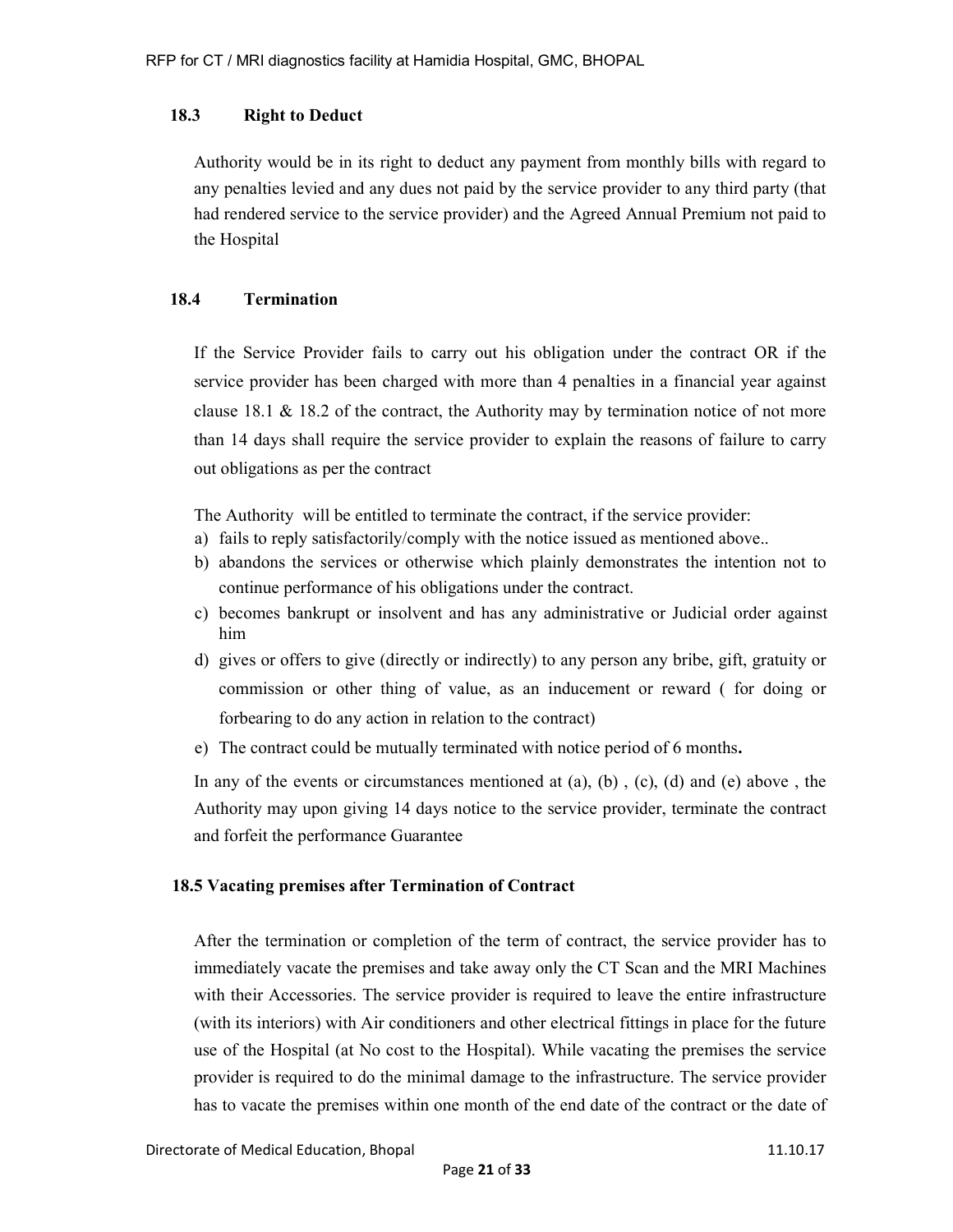termination of contract whichever is earlier.

Service Provider have to clear any balance fees, bills, invoices (of any third party including Electricity, water, security, mess etc; that had rendered services to the service provider ). In case the service provider does not clear the same , the Authority shall recover these dues from the amount to be paid to the service Provider or by forfeiting the performance guarantee or a part thereof.

In case, the Service Provider does not vacate the premises within one month, a penalty of Rs 10000/- (Ten thousand) per day shall be applicable on Service Provider till the date of complete exit.

For this an exit document need to be signed by the concerning authority. In case of non payment of penalty, performance guarantee would be invoked.

# 19 PERFORMANCE GUARANTEE

Performance Guarantee of Rs. One Crore in the form of Bank Guarantee from Scheduled Bank valid upto 3 month beyond the end date of the contract including extended period , if so allowed ,have to be submitted to the Medical Superintendent or Dean of the Hospital.

In case the Service Provider does not fulfil the contractual obligations the performance guarantee amount may be forfeited.

Performance guarantee has to be deposited within seven days from the letter of award made to the Service Provider over e-mail/dispatch of hard copy.

# 20 FORCE MAJEURE

Force Majeure means an exceptional event or circumstance:

- a) Which is beyond a party's control
- b) Which such party could not reasonably have provided against before entering into the Contract.
- c) Which, having arisen, such party could not reasonably have avoided or overcome, and
- d) This is not substantially attributable to the other Party.

Notice of Force Majeure : If a Party is or will be prevented from performing its substantial obligations under the Agreement by Force majeure, then it shall give notice to the other Party of the event or circumstances constituting the Force Majeure and shall specify the Obligations, the performance of which is or will be prevented. The notice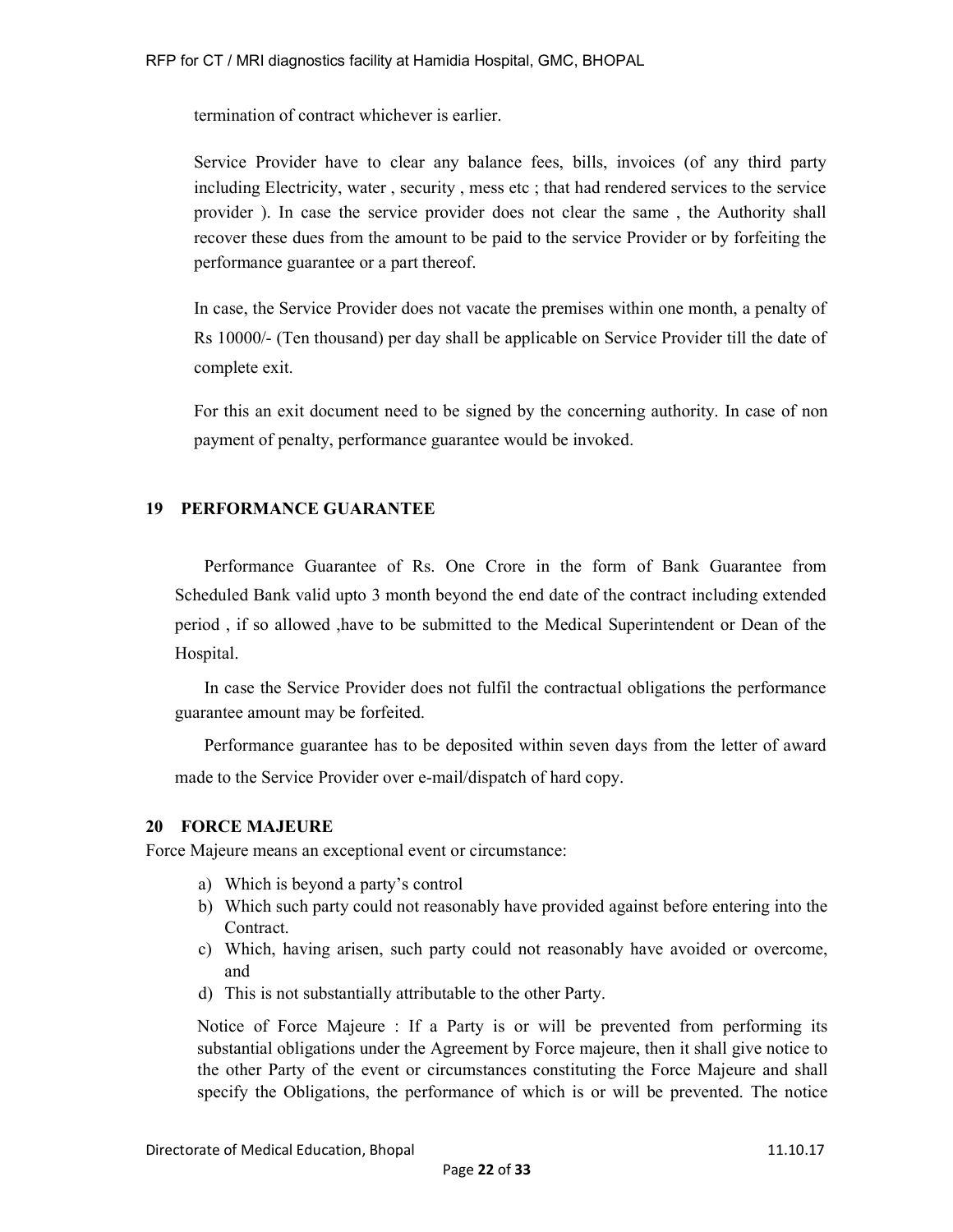shall be given within 14 days after the Party became aware, or should have become aware, of the relevant event constituting Force Majeure.

Consequences of Force Majeure: If the Service Provider/Authority is prevented from performing its substantial obligations under the Contract by Force Majeure of which notice has been given as above, and suffers delay and /or incurs Cost by reason of such Force Majeure, the Service Provider/Authority shall be entitled subject to an Extension of Time for any such Delay.

# 21 OTHER TERMS AND CONDITIONS

# Technology Up gradation:

- a) Review by a Board appointed by Authority upon assessing the need for a technology up gradation. Such reviews should not be made in less than one year.
- b) Upon declaration of any National or International guideline accepted by the Government prohibiting the use of earlier (currently installed) technology.

### Intellectual Property

- a) All the images scanned by the Service Provider are the Intellectual Property of the Government of MP., and the Service Provider has to mandatorily store the Soft copies in the form of DICOM or other image format that could be opened and viewed on an open source software program on a computer in future. All the images are to be retained and handed over to the Government when ever asked for or at the time of exit without any charge
- b) These images could be used only for Research purpose or publication purpose by the service provider only after a written consent from the indenter.

#### Scan

- a) A test would be called as repeat test subject to imaging errors/resolution or wrong part being scanned or wrong patient being scanned. IN THIS CASE repeated test would be performed free of charge. If a test is performed without a contrast and later for proper visualization it is found by experts that a contrast test has to be performed then the second test shall be counted a new test and would be chargeable to the patient / Government and this requirement has been confirmed by the Radiology Department at the Hospital, the contrast CT/MRI shall not be counted as a repeat scan.
- b) A no-fee or a FREE SCAN receipt shall be provided by the Service Provider to every patient for whom the scan has been done free as per the Government criteria. This shall be done only for a proper test requisition form from the Hospital bearing proper OPD/IPD number and signature of the requesting Doctor and counter signed by competent authority clearly marking FREE on the request form. These forms are to be retained for future payments after validation. A copy of all such receipts shall be submitted on a monthly basis by the service provider to the Authority. This will form the basis of monthly payment by indenting authority to the Service Provider for the said services. All receipts shall be subjected to a third party annual audit and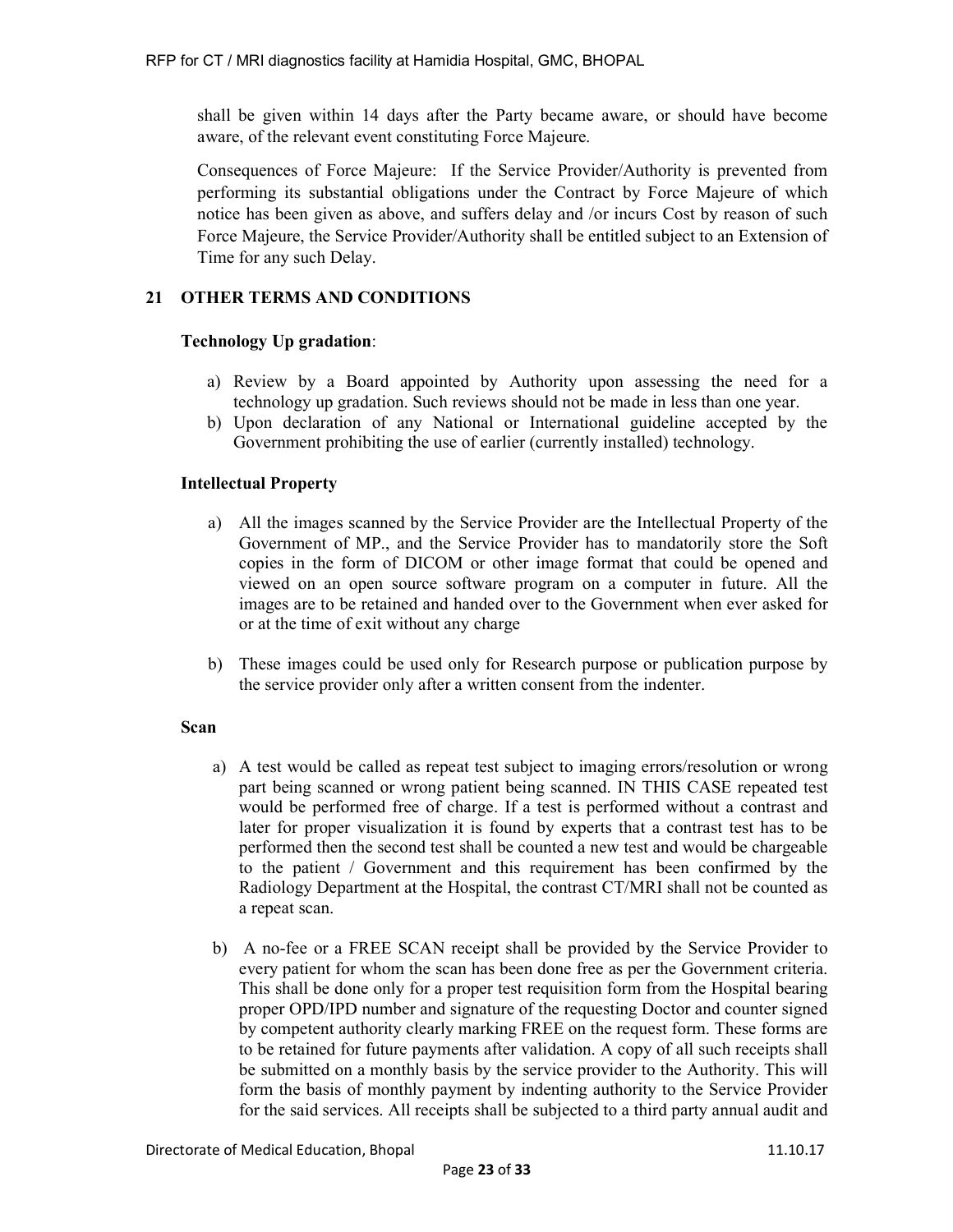the audit report submitted as part of annual work report of the Service Provider for that facility.

#### **Documentation**

The following records shall be maintained on a daily basis by the Service Provider:

- a) Daily patients register including outside as well as for patients referred by District Hospital to be separately maintained.
- b) Log book for record of any breakdown/shut down of the machine/facility.
- c) The service provider shall not sell or transfer any proprietary right or entrust to any other third party for running the C.T./MRI Scan facility. The Service Provider may however refer the test to another center in case of breakdown/shutdown ensuring all other conditions pertaining such as services, reports, records, patient transport and safety of processes and procedures in the referred center.

#### Insurance Policy

The Service Provider shall take a third party insurance policy to cover the patients sent by the District Hospital against any mishap during patient transport, inside the C.T. Scan facility and for consequences arising due to reporting error. Conforming to the provision of the consumer protection act shall be the sole and absolute responsibility/ liability of the service provider.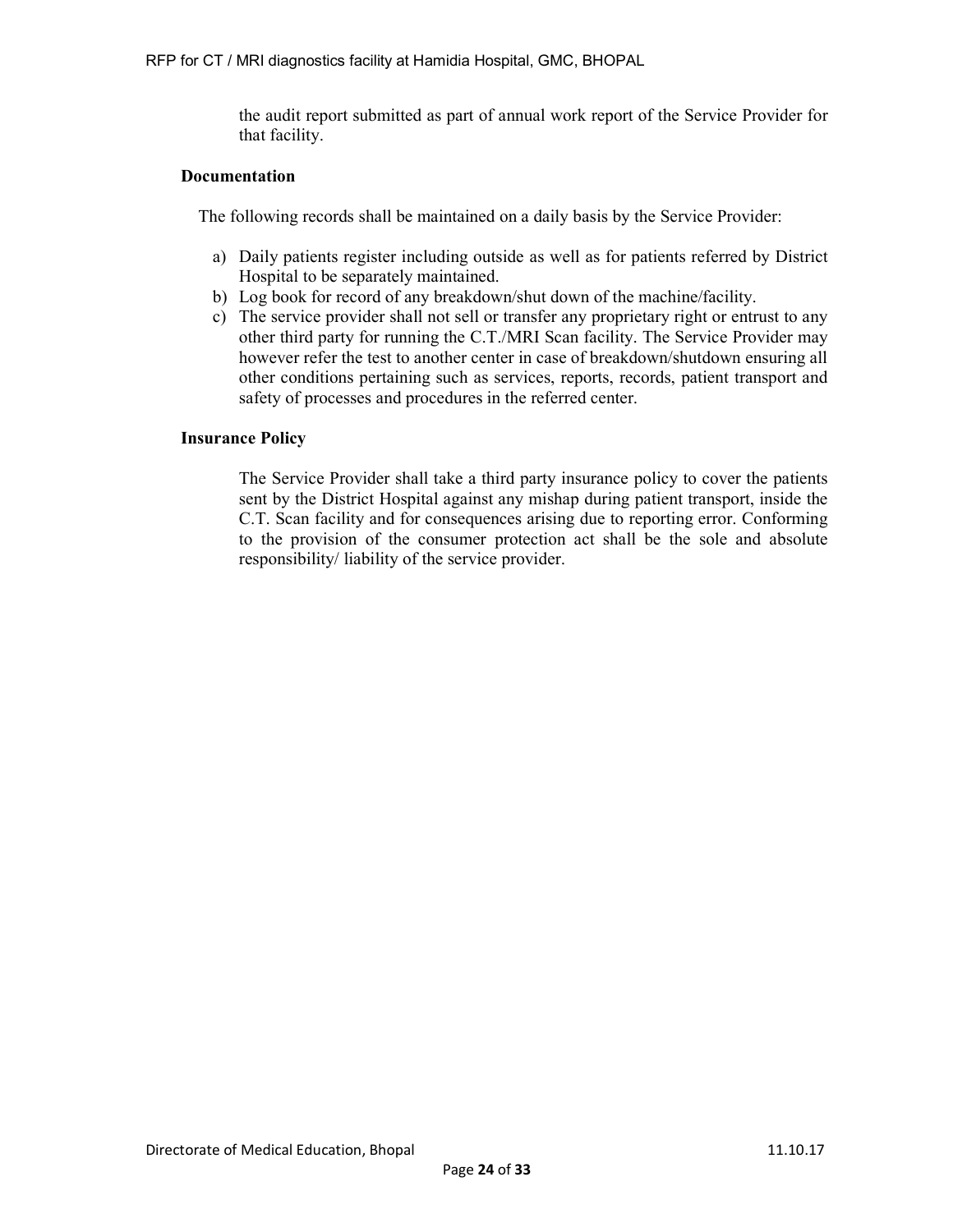#### ANNEXURE-I

 $\overline{\phantom{0}}$ 

| $\mathbf{1}$   | Of Tendering<br>Name<br>Hospital/Institution                    |  |
|----------------|-----------------------------------------------------------------|--|
| $\overline{2}$ | of<br>Owner/<br>Name<br>Commissioner                            |  |
| $\overline{3}$ | Full Particular of Office                                       |  |
|                | a) Address                                                      |  |
|                | b) Contact No<br>c) Fax No<br>d) Email                          |  |
| $\overline{4}$ | PAN<br>Service tax Registration<br>N <sub>o</sub>               |  |
| 5              | Details of EMD<br>a) Amount<br>b) DD /PO No<br>c) Drawn on Bank |  |
| 6              | Name & Contact Details<br>of Representative                     |  |

# PERSONAL DETAILS OF THE BIDDER

# Signature of authorized signatory

Name:

Place:

Seal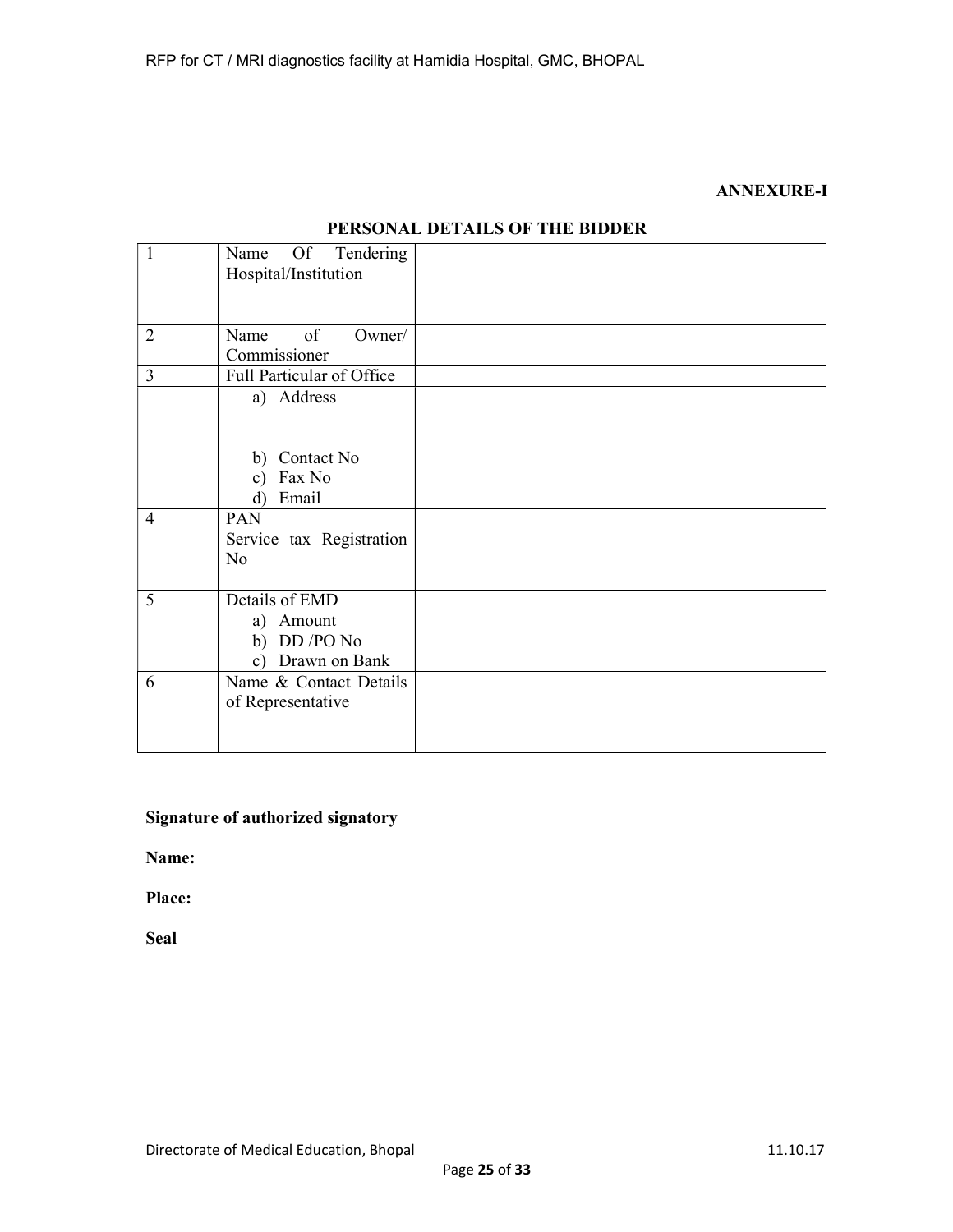#### ANNEXURE-II

# Format for Affidavit certifying that Entity/Promoter(s)/ Members of Entity are not Blacklisted

#### Affidavit

I, M/s ..................................... ------------------------------------------------,(the names and addresses of the registered office)

hereby certify and confirm that we or any of our promoter(s) /partner(s) are not barred by or blacklisted by any state government or central government / department / organization in India from participating in Project/s, either individually or as member of a Consortium as on the

(Date of Signing of Application).

We further confirm that we are aware that, our Application for the captioned Project would be liable for rejection in case any material misrepresentation is made or discovered at any stage of the Bidding Process or thereafter during the agreement period and performance guarantee may be forfeited.

Dated this ........................................Day of ......................., 2017.

Name of the Applicant

Signature of the Authorized Person

Name of the Authorized Person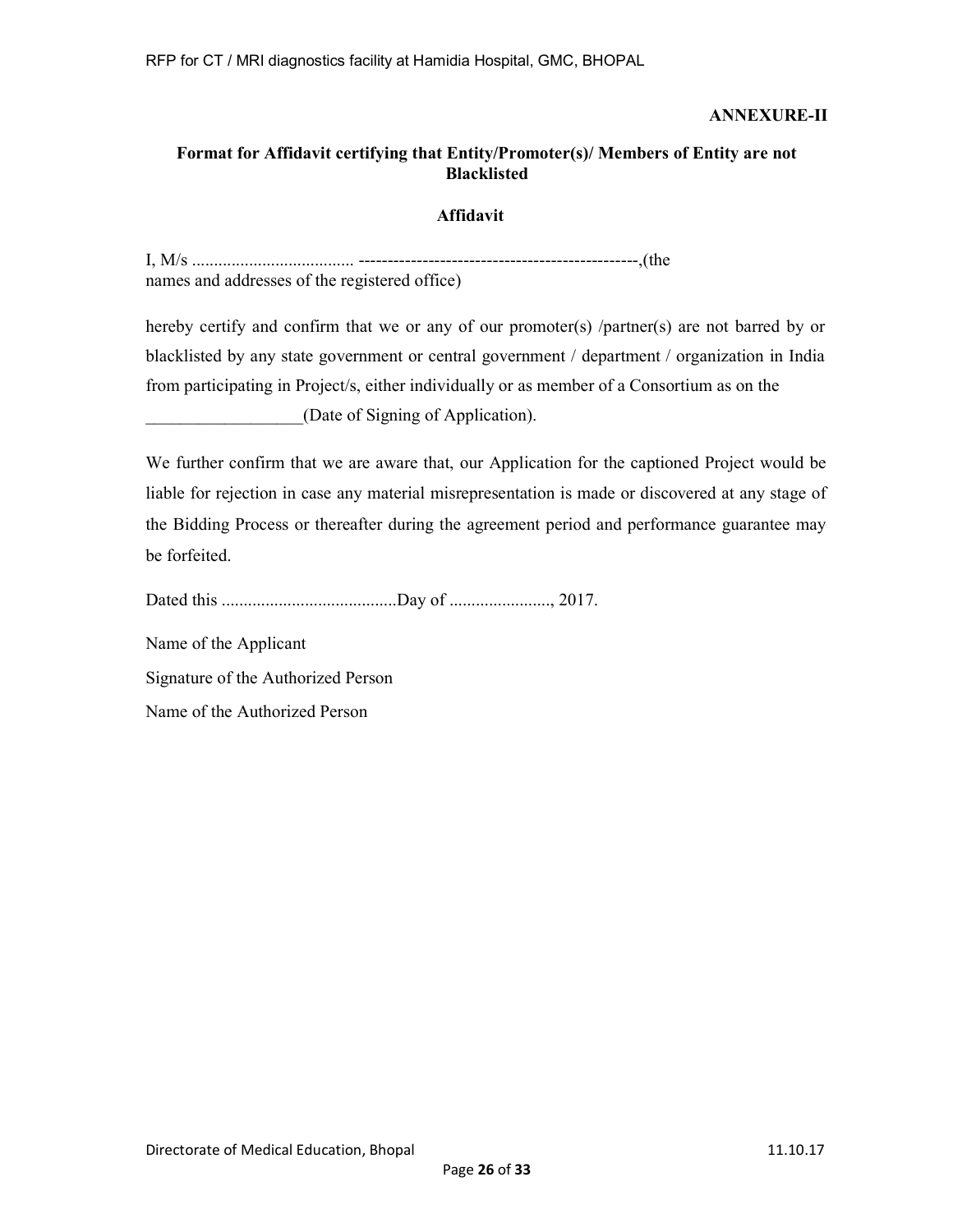## ANNEXURE -III

#### Format for Power of Attorney for Signing of Application

(On a Stamp Paper of relevant value)

#### Power of Attorney

Know all men by these presents, We M/s ---------------------------------------------

----........................................................................................

(Name and address of the registered office) do hereby constitute, appoint and authorize Mr /Ms....................................................... ----------------------

-----------

------

(Name and residential address and PAN), duly approved by the Board of Commissioners in

their meeting held on (Copy of board resolution enclosed), who is presently

employed with us and holding the position of ------------------------------------- as

our attorney, to do in our name and on our behalf, all such acts, deeds and things necessary in connection with or incidental to our bid for "RFP for Establishing CT & MRI centre in Hamidia Hospital, GMC, Bhopal" including signing and submission of all documents and providing information / responses to the Hamidia Hospital, GMC, Bhopal, representing us in all matters before Hamidia Hospital in all matters in connection with our bid for the said Project. We hereby agree to ratify all acts, deeds and things lawfully done by our said attorney pursuant to this Power of Attorney and that all acts, deeds and things done by our aforesaid attorney shall and shall always be deemed to have been done by us.

Dated this the .................. -----------------------day of 2016

| For |  |  |
|-----|--|--|
|     |  |  |

(Name, Designation and Address) Accepted

(Signature)

(Name)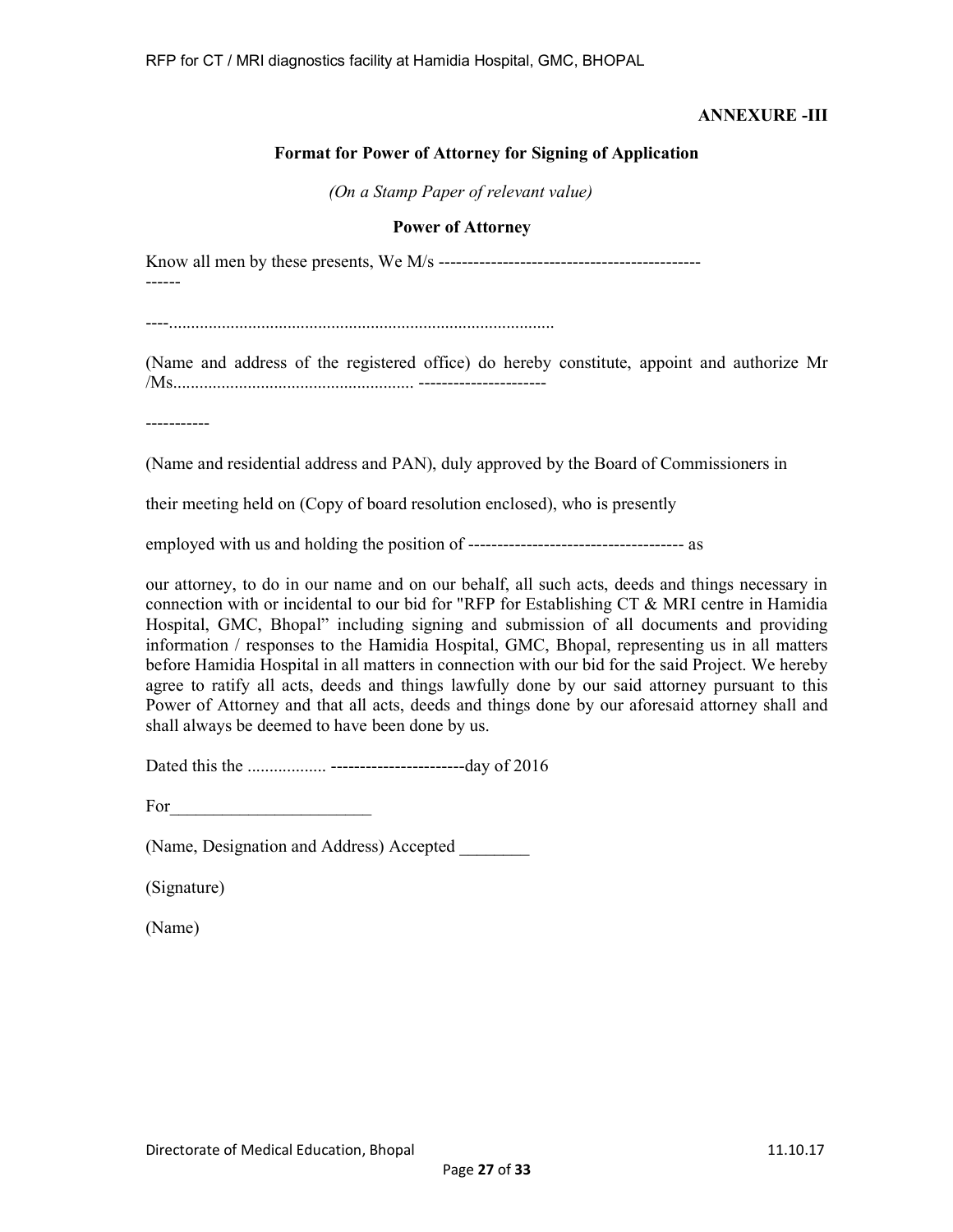### ANNEXURE-IV

#### AFFIDAVIT

1. I, …………………………………….… Son / Daughter of Shri……………………………………….. Owner/Authorized Signatory of

…………………………………………........................ am competent to sign this declaration and execute this tender document.

2. I have carefully read and understood all the terms and conditions of the tender and hereby convey my acceptance of the same and will abide to all if selected.

3. The information, documents, data of financial status and credibility, details of CT & MRI Unit operations , experience details etc. Furnished along with the tender bid are true and authentic to the best of my knowledge and belief. I / we, am / are well aware of the fact that furnishing of any false information / fabricated document would lead to rejection of my tender at any stage besides liabilities towards prosecution under appropriate law.

4. I further certify that I own a diagnostic centre with minimum 64 Slice CT Scan and1.5 Tesla MRI and have experience of 5,000 CT & MRI Scans ( both inclusive)In case my proposal/tender is accepted I assure that :

a. A Radiologist will be appointed by us exclusively for the proposed CT  $\&$  MRI centre at Hamidia Hospital, GMC, Bhopal and will ensure his availability to attend cases round the clock.

b. I will arrange all the consultants, specialists, nurses, technicians, Para-medical staff and all other man power required for efficient disposal of services

c. For the proposed 64 Slice CT scan and 1.5 Tesla MRI Centre in addition to above conditions we shall provide only newly purchased equipment (as per Annexure IX a  $\&$  IX b) and staff as per standard norms for the proposed services.

d. I have appraised myself fully about the job to be done during the period of agreement and also acknowledge to bear consequences of non performance or deficiencies in the services on my part.

Signature of the authorized signatory Date: Full Name: Place: Company's Seal:

N.B.: The above declaration, duly signed and stamped by the authorized signatory of the company, on stamp paper and duly notarized, should be enclosed with Technical bid. Delete whatever is not applicable.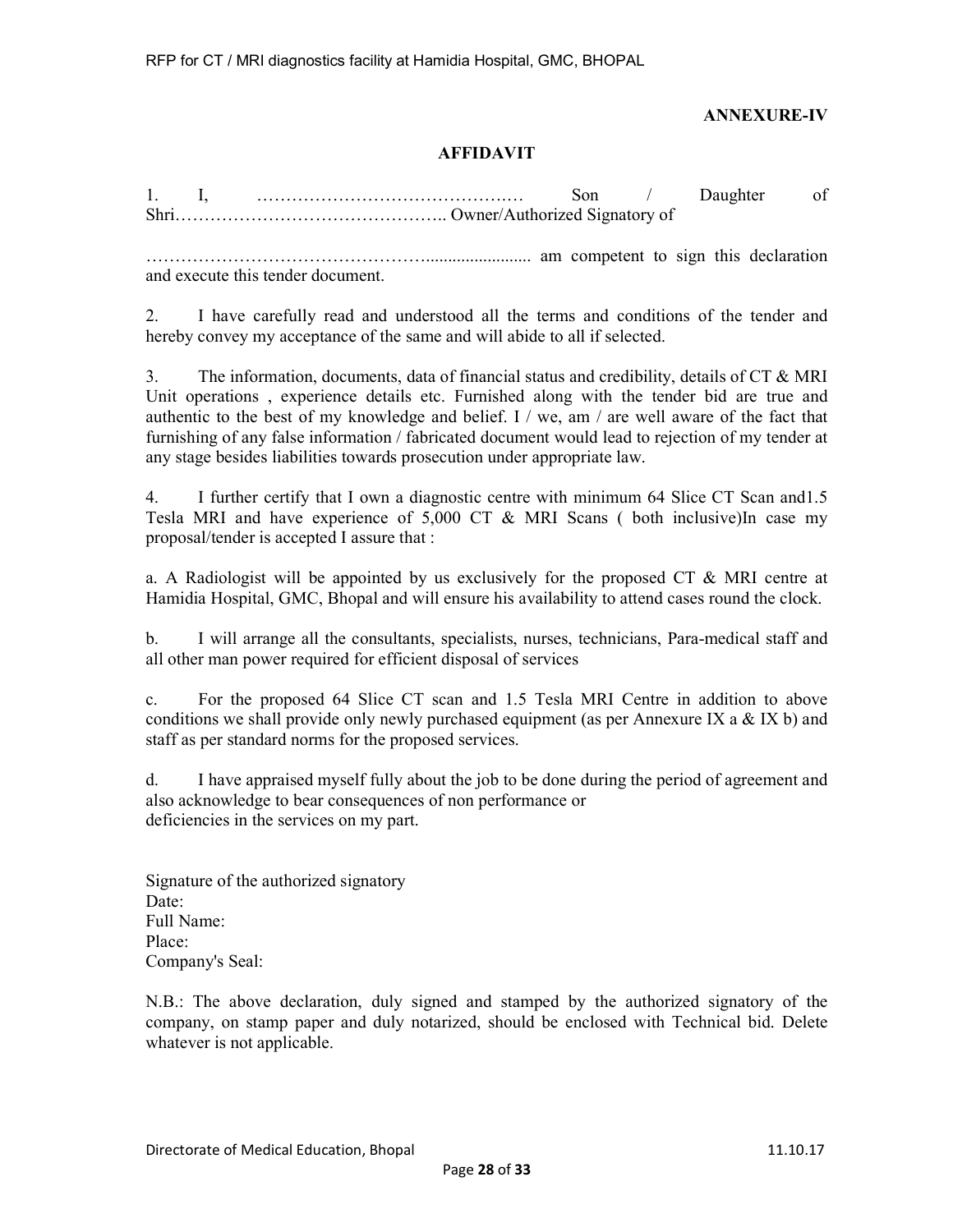# FINANCIAL INFORMATION

Name of Institution:

| Annual turnover of last three Financial years with details (CA Audited Balance<br>sheet to be submitted) |                             |                         |  |  |
|----------------------------------------------------------------------------------------------------------|-----------------------------|-------------------------|--|--|
| Years                                                                                                    | <b>Turnover</b><br>(in INR) | <b>Profit after Tax</b> |  |  |
| 2014-15                                                                                                  |                             |                         |  |  |
| 2015-16                                                                                                  |                             |                         |  |  |
| 2016-17                                                                                                  |                             |                         |  |  |

Signature of authorized signatory

Name:

Place:

Seal: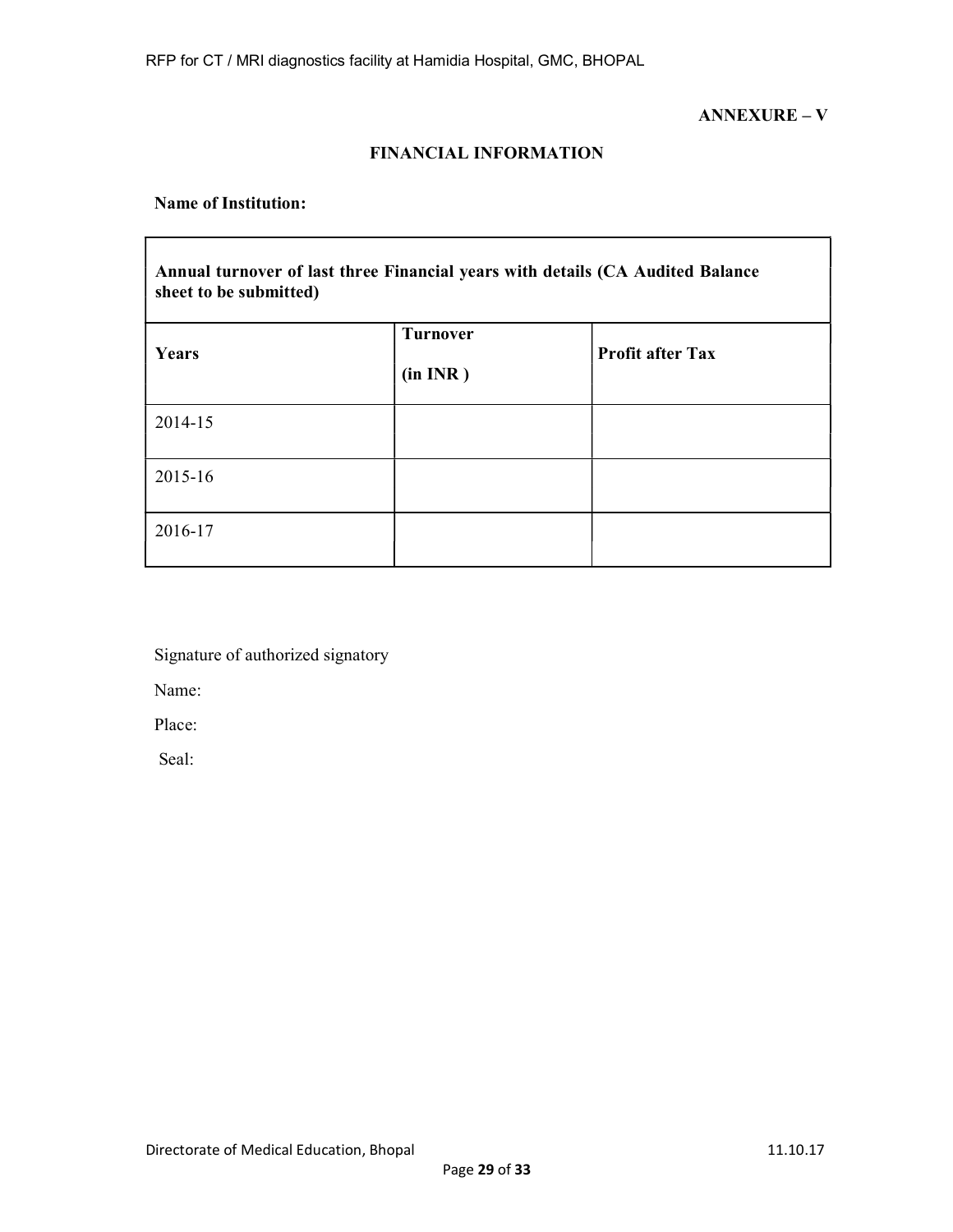# ANNEXURE VI

# FINANCIAL BID

To The Commissioner Medical Education Bhopal, Madhya Pradesh Email: dme12001@yahoo.com Phone: (0755)2551719; Fax – (0755) 2552388

Sir

We, hereby, offer to deliver the services in accordance with your tender dated .........

The Financial Proposal of the firm is, that we shall offer Rs ............lakhs/Crore towards Annual premium to Medical College.

We also confirm that, we shall keep the diagnostic scanning charges at prevailing CGHS (Central Government Health scheme), Bhopal rates and as amended time to time.

Sincerely

……………………………………….. Signature of Authorized Signatory Name: Designation: Mobile No.: Email Address: Date: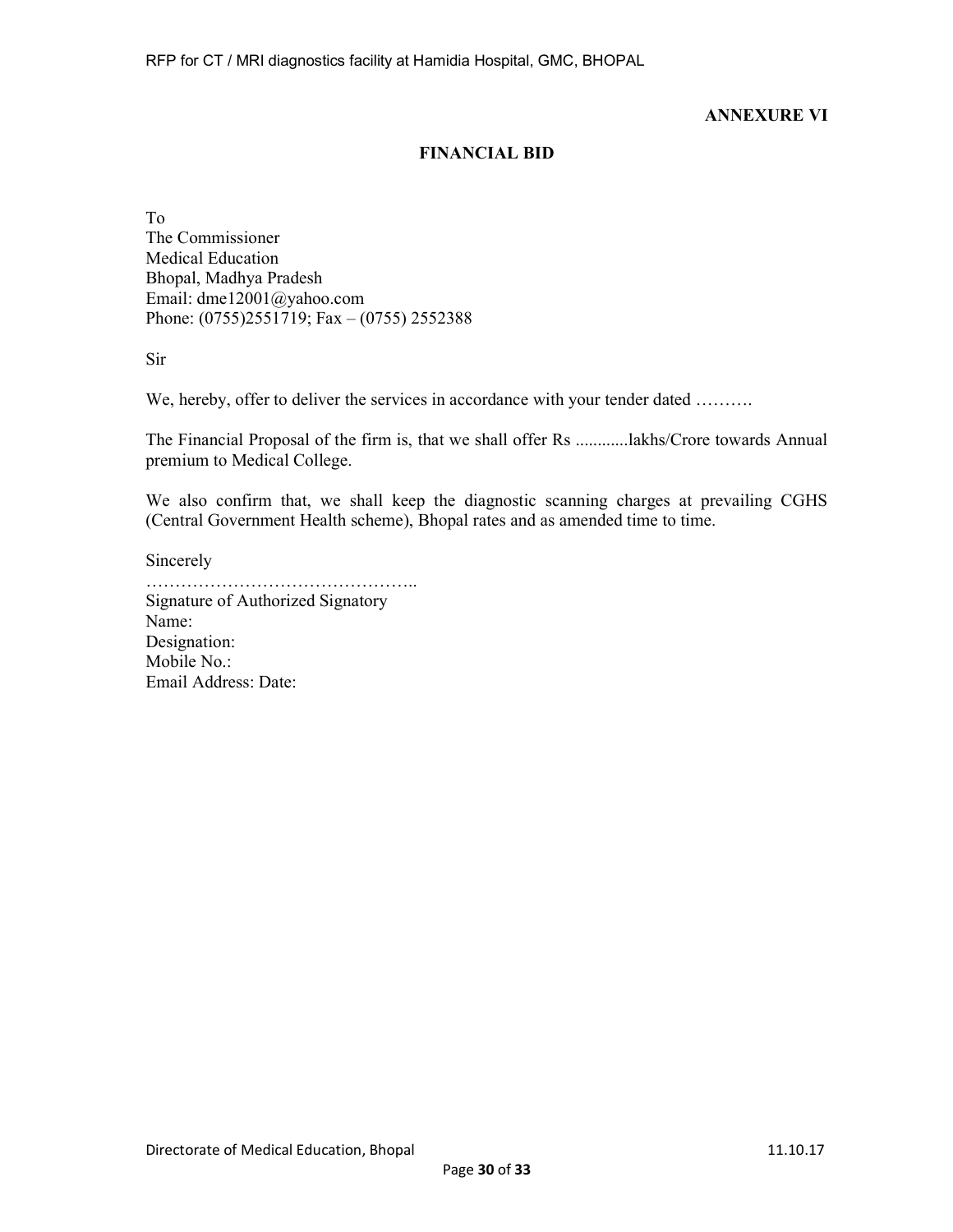#### BANK GUARANTEE BOND FOR PERFORMANCE WARRANTY

(To be executed by ANY Scheduled Bank on non-judicial stamp paper)

To

The Dean, Gandhi medical College, Bhopal, Madhya Pradesh

Dear Sir/Madam,

Sub: Your Contract No.  $\Box$  $\frac{1}{2}$  for  $\frac{1}{2}$  and  $\frac{1}{2}$  and  $\frac{1}{2}$  and  $\frac{1}{2}$  and  $\frac{1}{2}$  and  $\frac{1}{2}$  and  $\frac{1}{2}$  and  $\frac{1}{2}$  and  $\frac{1}{2}$  and  $\frac{1}{2}$  and  $\frac{1}{2}$  and  $\frac{1}{2}$  and  $\frac{1}{2}$  and  $\frac{1}{2}$  and  $\frac{1}{2}$  a

1. Dean, Gandhi Medical College, on behalf of CME, Government of Madhya Pradesh, have entered into a contract with reference no as given above with

\_\_\_\_\_\_\_\_\_\_\_\_\_\_\_\_\_\_\_\_\_\_\_\_\_\_\_\_\_\_\_\_\_\_\_\_\_\_\_\_\_\_\_\_ (herein after referred to as the Service Provider) for the Equip, Operate and management including maintenance a 64 Slice CT Scan and 1.5 Tesla MRI machine for providing diagnostic services to the patients of Hamidia Hospital, Gandhi Medical College, Bhopal for the price and on the terms and conditions contained in the said contract.

- 2. In accordance with the terms of said contract the Service Provider has undertaken to produce a bank guarantee for Rs. 1,00,00,000/- (Rupees One Crore only), for the due fulfilment of its obligations to the Hospital for due performance as per the contract during period of Contract.
- 3. In consideration thereof, we hereby expressly, irrevocably and unconditionally undertake and guarantee as principal obligors on behalf of the Service Provider that in the event that the Hospital submits a written demand to us that the Service Provider has not performed according to the contractual obligations included in the said contract, we will pay you on written demand, without demur and without reference to the Service Provider any sum up to a maximum amount of Rs 1,00,00,000/- (Rupees One Crore only).Your demand shall be conclusive evidence to us that such repayment is due under the terms of the said contract. Payment by us to you will be made within thirty (30) days from receipt of your written request making reference to this guarantee and on demand.
- 4. This guarantee shall not be revoked without your express consent and shall not be affected by your granting any indulgence to the Service Provider, which shall include but not be limited to postponement from time to time of the exercise of any powers vested in you or any right which you may have against the Service Provider and to exercise the same in any manner at any time and either to forbear or to enforce any covenant contained or implied in the said contract or any other course or remedy or security available to you, and our Bank shall not be released from its obligations under this guarantee by your exercising any of your rights with reference to matters aforesaid or any of them or by reason of any other act or forbearance or other acts of omission or commission on your part or any other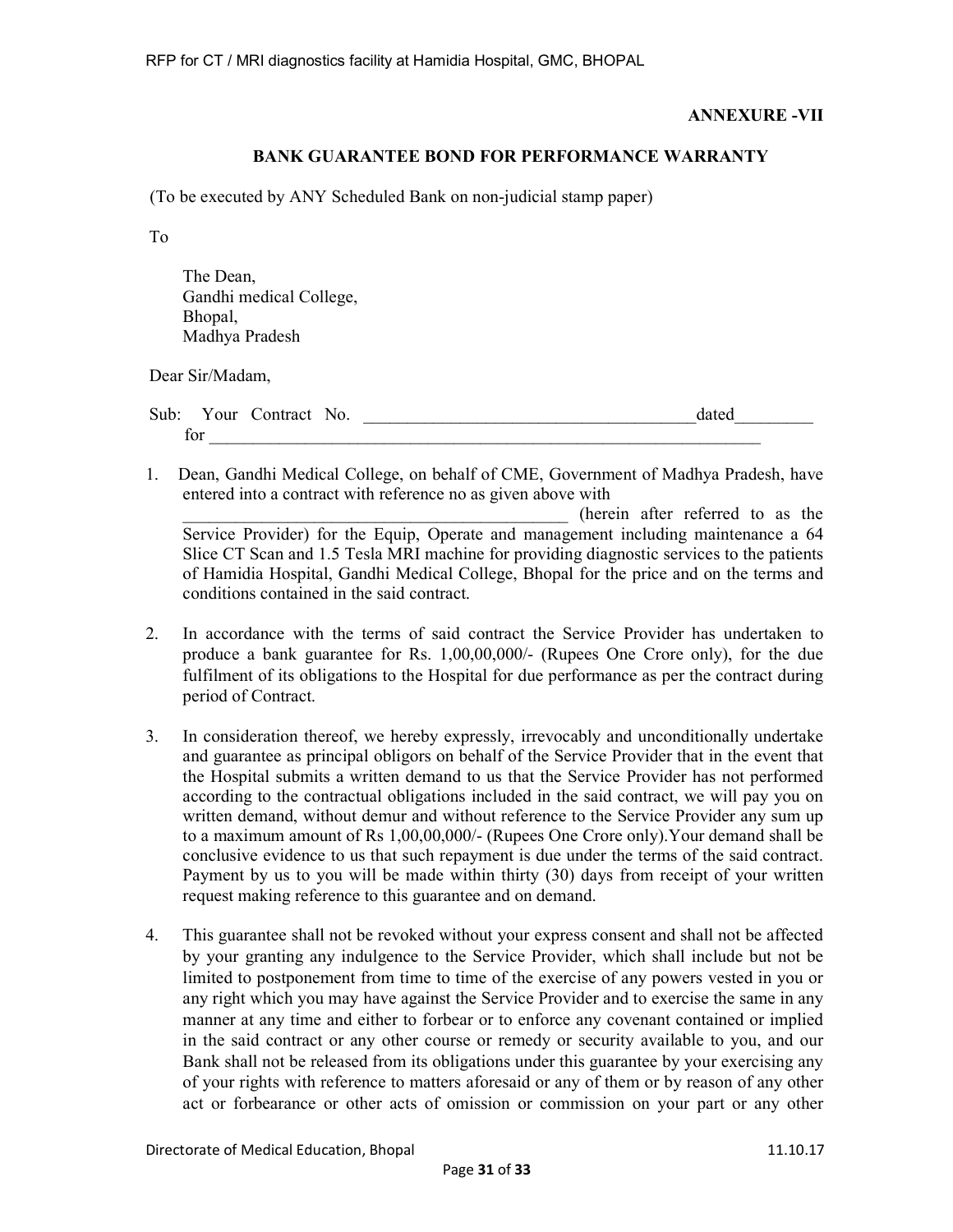indulgence shown by you or by any other matter or thing whatsoever which under law would, but for this provision, have the effect of relieving our Bank from its obligation under this guarantee.

- 5. Notwithstanding anything herein contained, our liability under this guarantee is restricted to 1,00,00,000/- (Rupees One Crore only) and the guarantee shall remain in force up to and including the day of being reported to us by you and returned to us duly discharged.
- c. Unless a demand or claim under this guarantee is made on us in writing on or before the aforesaid expiry date as provided above or unless this guarantee is extended by us all your rights under this guarantee shall be proscribed and we shall be discharge from the liabilities hereunder.
- d. This guarantee shall not be affected by any change in the constitution of our Bank or of the Service Provider or for any other reason whatsoever.

| Date: |  |
|-------|--|

Date: Sd...............................

Place: Bankers

Seal of the Bank

Witness:

1. ....................................... 2. .......................................